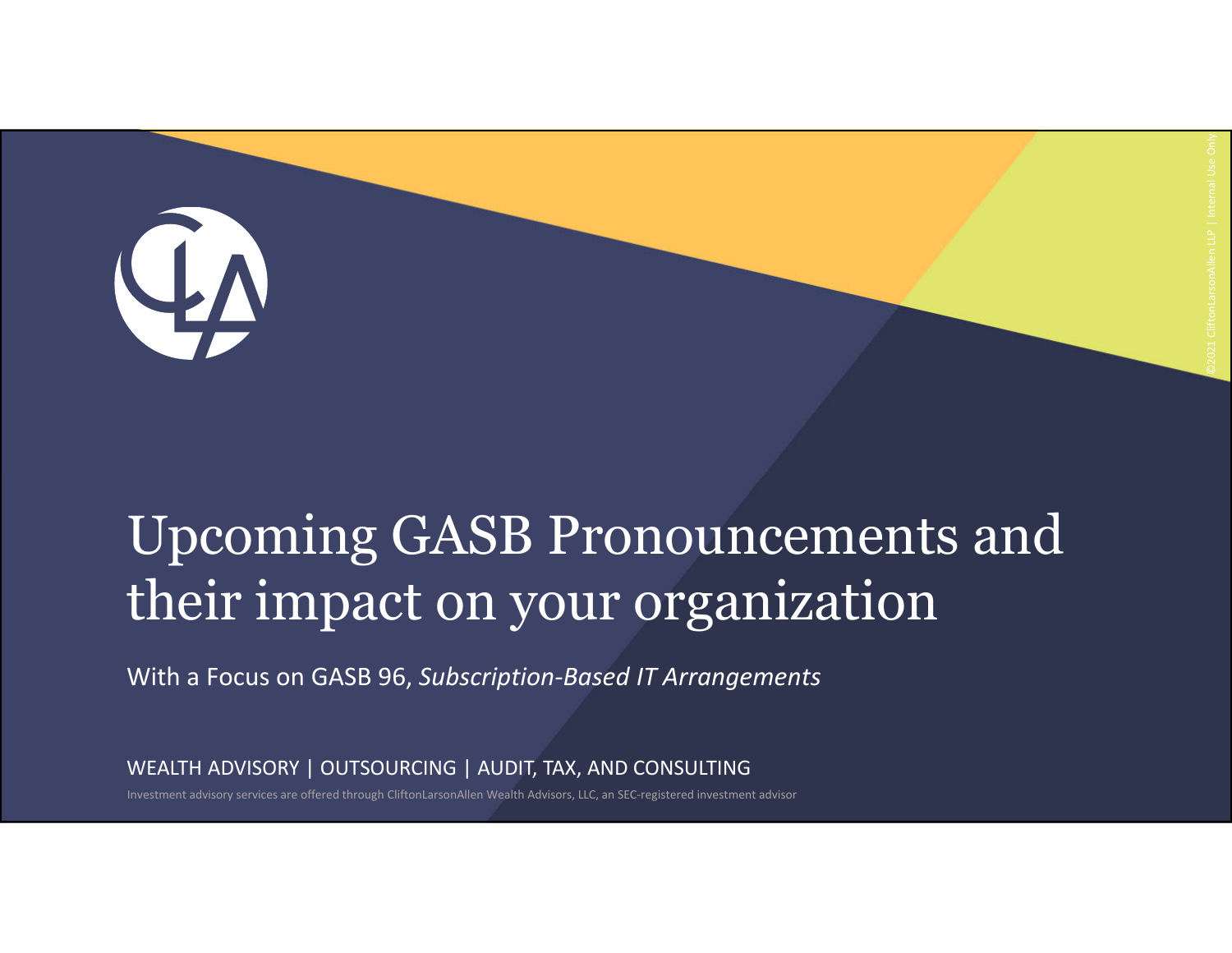### Learning Objectives

- Outline the new accounting standards affecting state and local government accounting and reporting
- •Identify GASB 96, Subscription‐Based IT Arrangements
- • Identify applicable types of IT agreements that apply to this pronouncement, recognition and measurement, and required notes to the financial statements



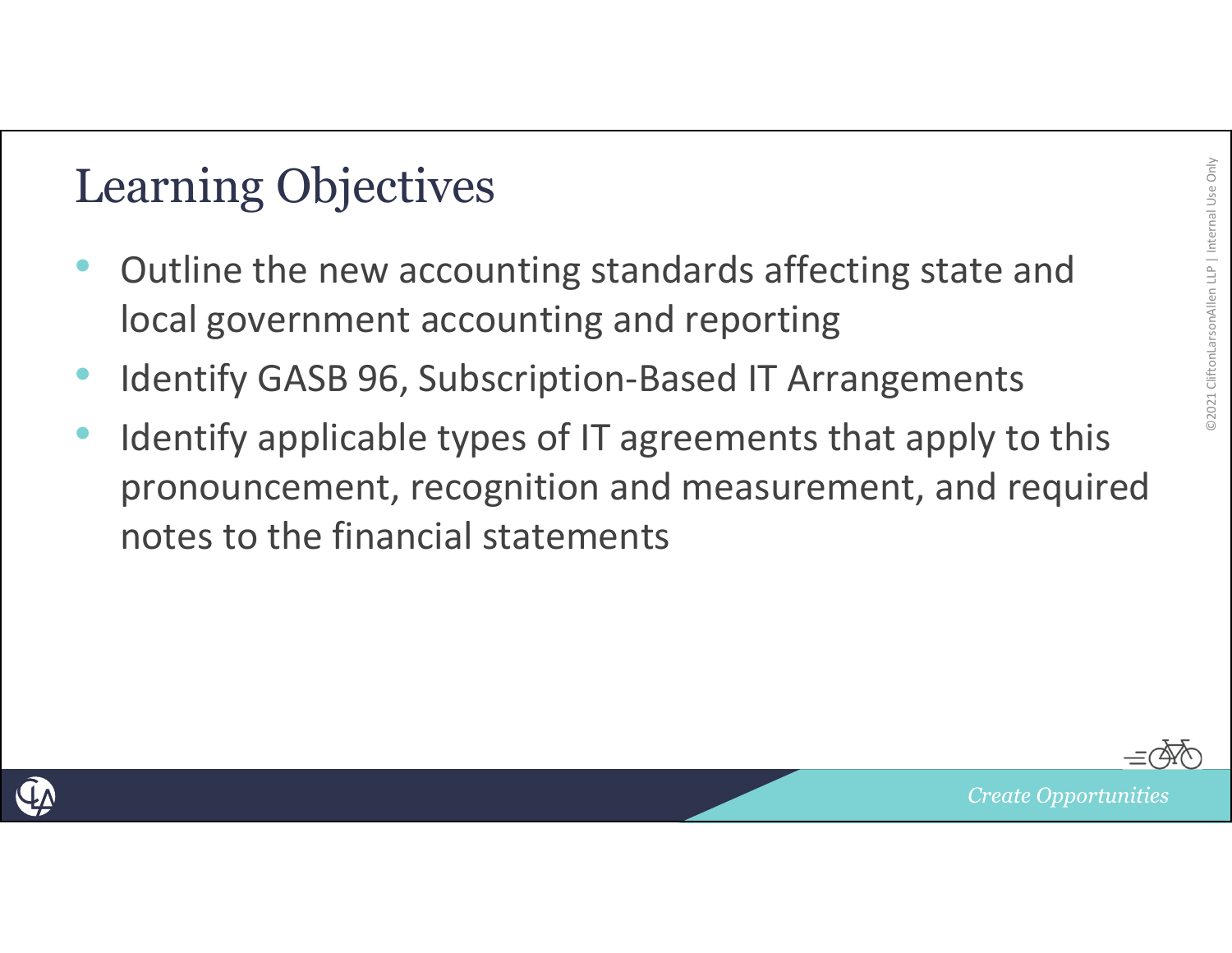

### Upcoming Standards and Implementation Guides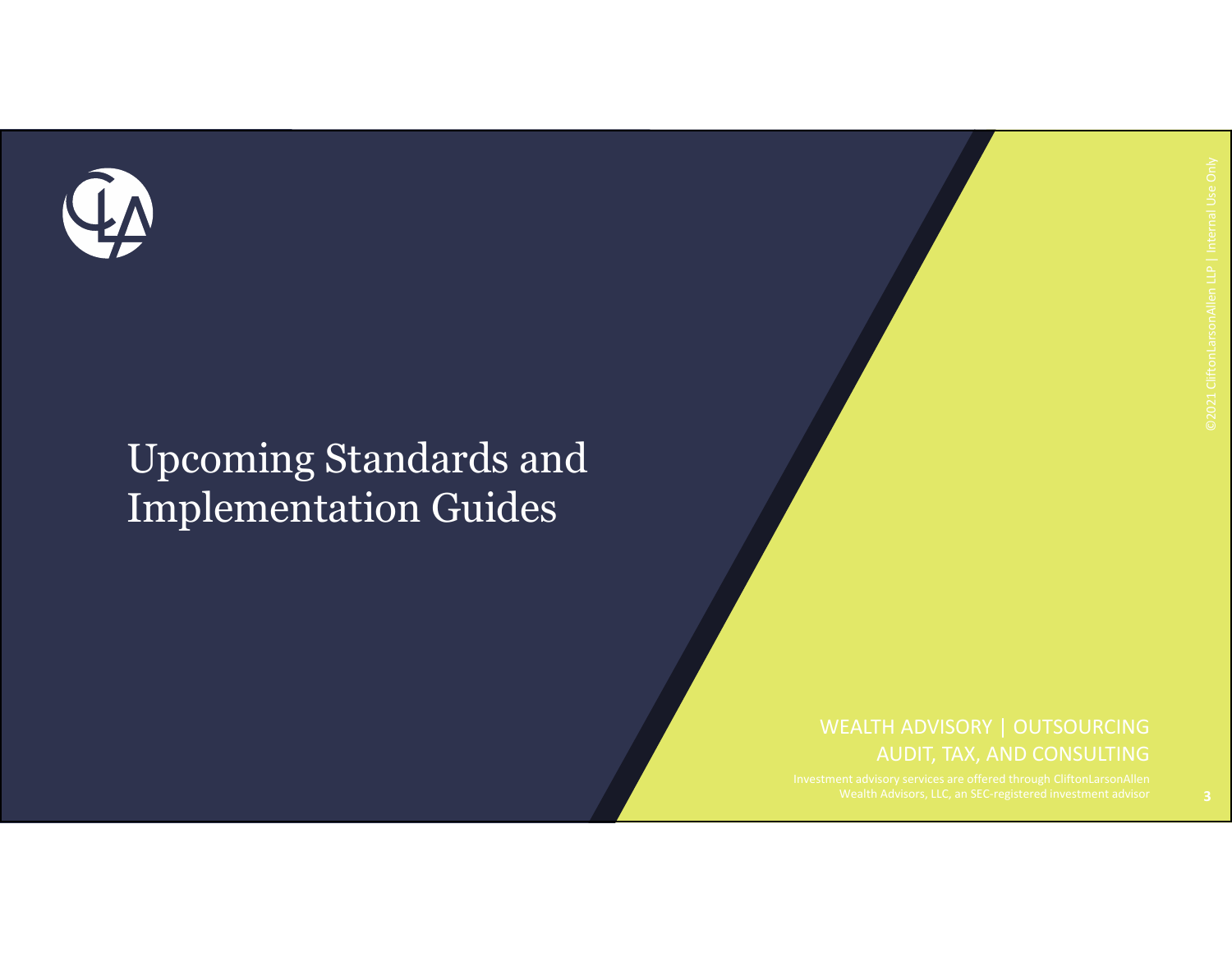GASB 89, *Accounting for Interest Cost Incurred before the End of <sup>a</sup> Construction Period*

- Effective for reporting periods beginning after December 15, 2020 (12/31/21 and 6/30/22)
- Interest cost incurred before the end of <sup>a</sup> construction period should be recognized as an expense in the period in which the cost is incurred for financial statements prepared using the economic resources measurement focus.
- Interest cost will no longer be capitalized in business‐type activities

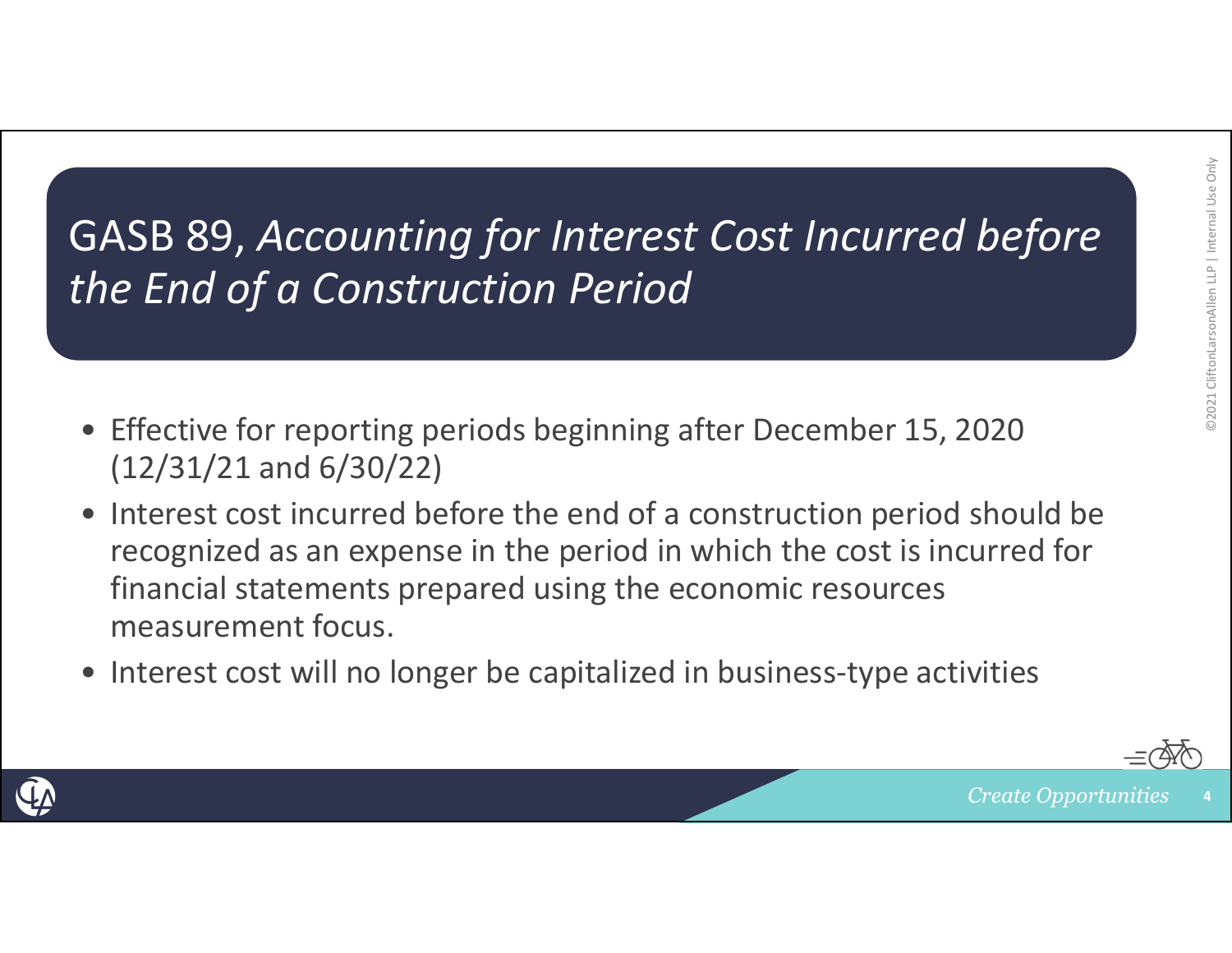### GASB 91, *Conduit Debt Obligations*

- Effective for periods beginning after December 15, 2021 (12/31/22 and 6/30/23)
- $\bullet$ Eliminates the existing option for issuers to report conduit debt as liabilities
- • Additional commitments to support debt service payments may be recorded as liabilities
- Disclosures for issuers:
	- Type of commitments
	- •Description of each type
	- Aggregate outstanding principal balance



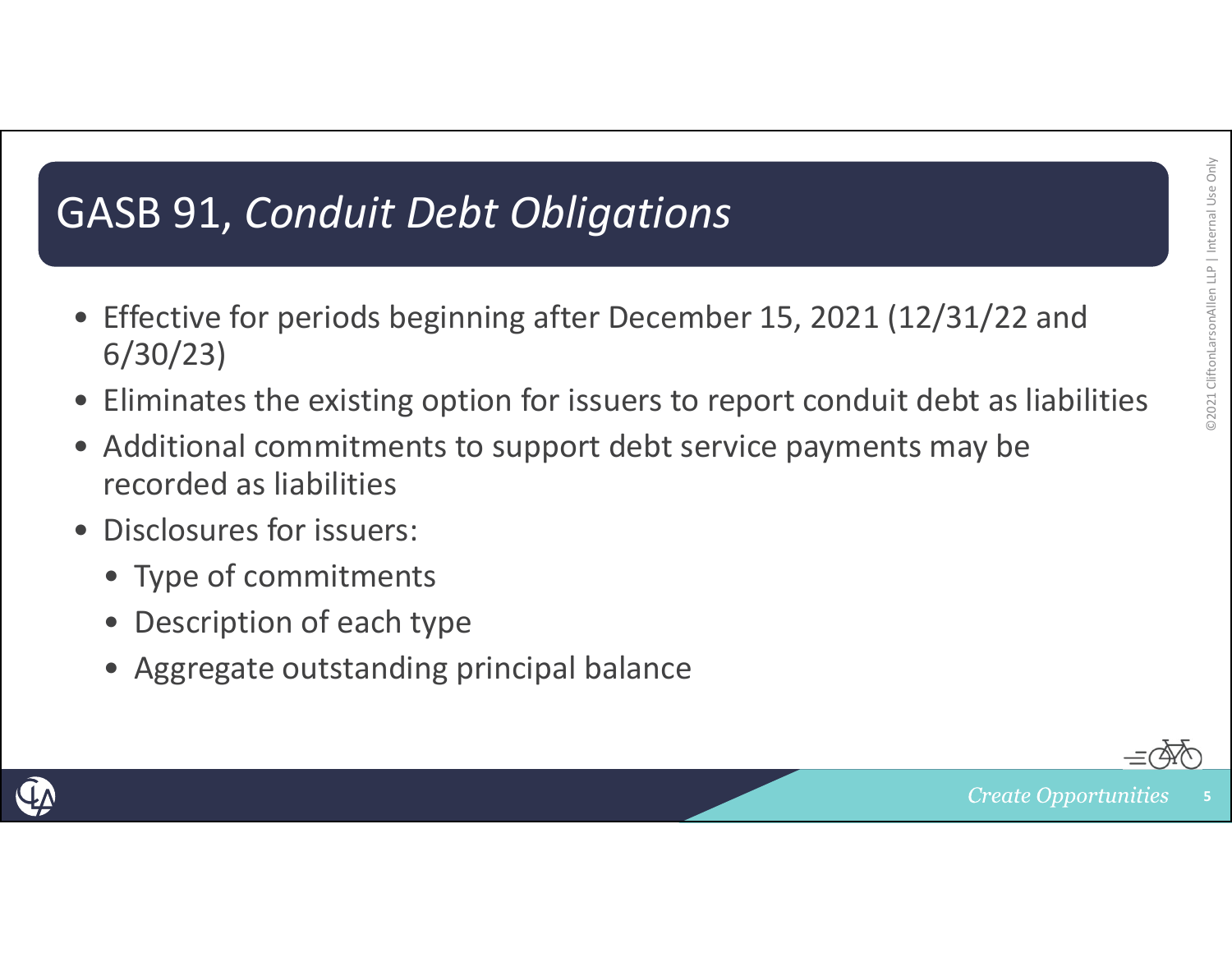### GASB 92, *Omnibus 2020*

- •Effective dates vary:
	- Requirements related to intra‐entity transfers of assets are effective for fiscal years beginning after June 15, 2021
	- Requirements related to application of Statement 84 to postemployment benefit arrangements and nonrecurring fair value measurements are effective for periods beginning after June 15, 2021
	- Requirements related to the measurement of liabilities associated with AROs in <sup>a</sup> government acquisition are effective for periods beginning after June 15, 2021



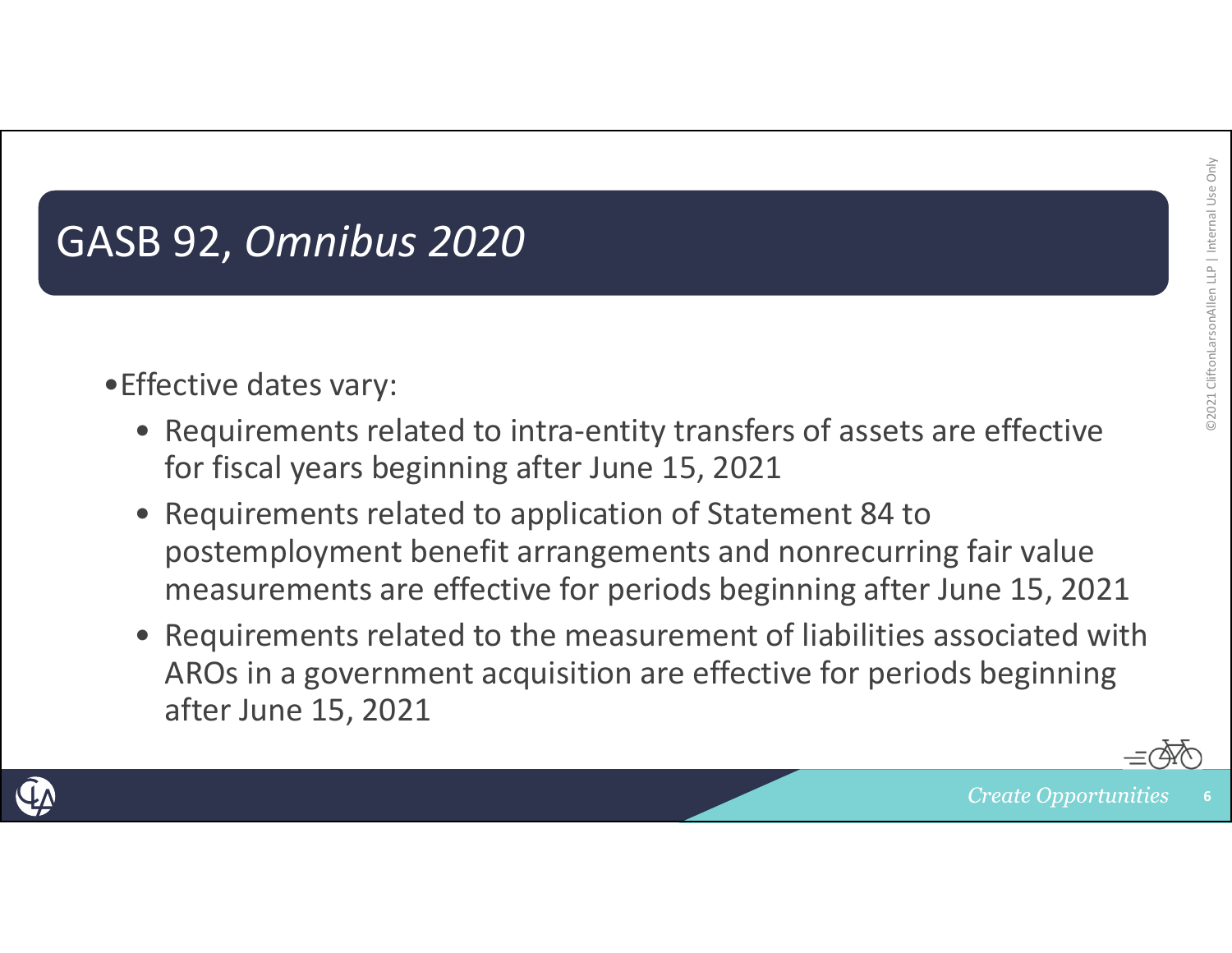### GASB 92, *Omnibus 2020 (Continued)*

•Intra-entity transfers of assets – clarifies how to report a transfer of capital or financial assets between <sup>a</sup> governmental employer (or non‐ employer contributing entity) and <sup>a</sup> defined benefit pension or OPEB plan if there are any differences between the carrying value of assets transferred and amount paid by the plan

•Applicability of Statement 84 to Postemployment Benefit Arrangements – notes that <sup>a</sup> government that reports <sup>a</sup> fiduciary activity for OPEB plans that are not administered through trusts must apply certain provisions of statement 84 to liability recognition and financial statement presentation

•Exception to acquisition value in <sup>a</sup> government acquisition – addresses the measurement of liabilities related to the acquired entity's ARO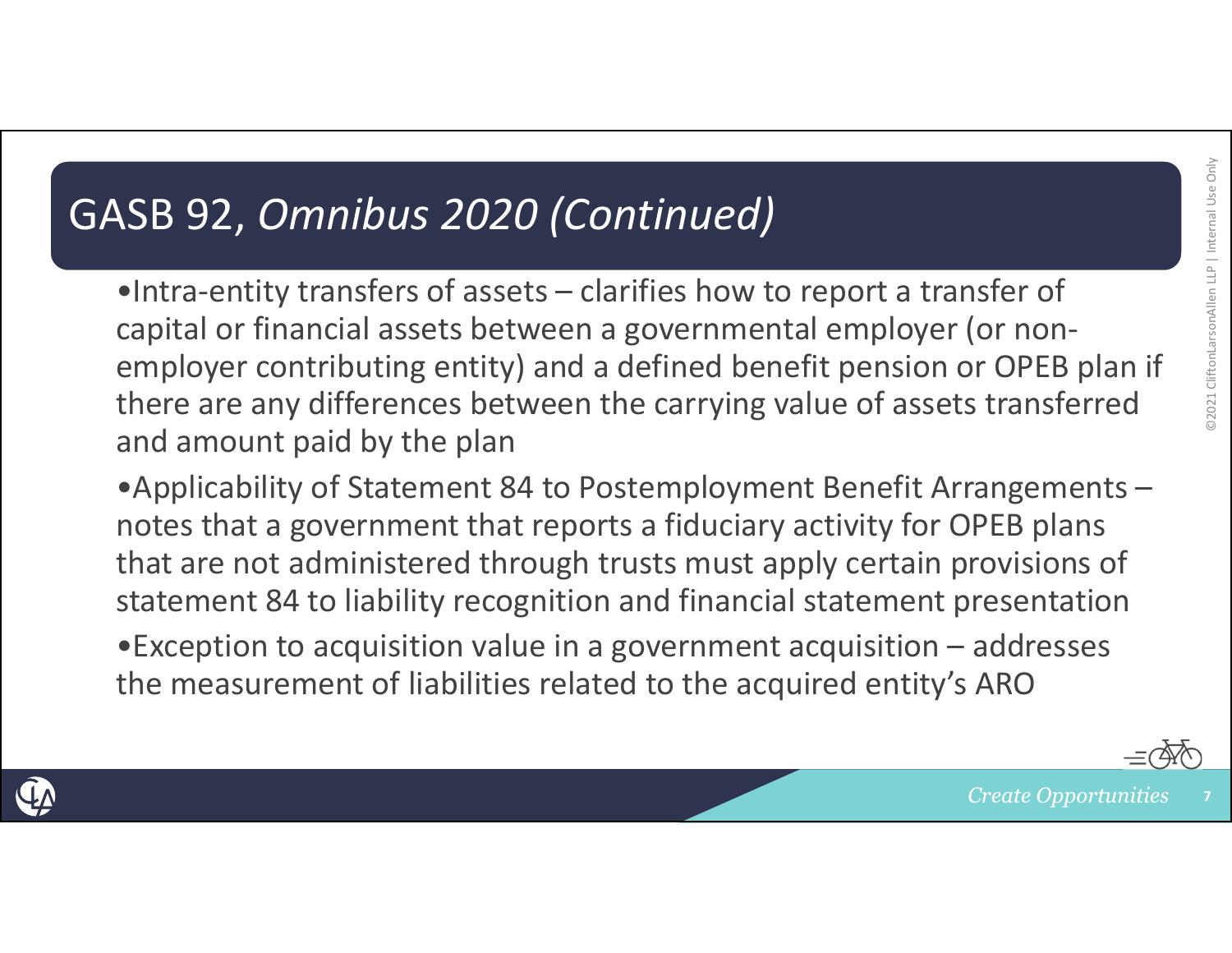### GASB 93, *Replacement of Interbank Offered Rates*

- Effective for periods beginning after June 15, 2020 (hedge fund accounting) and for periods beginning after June 15, 2021 (lease modifications)
- The London Interbank Offered Rate, or LIBOR, which is included in some variable rate payment agreements, no longer exists
- Statement 53 requires the termination of hedge fund accounting if <sup>a</sup> critical term, such as the variable rate, is amended
- Statement 87 considers the replacement of <sup>a</sup> rate to determine variable payments as <sup>a</sup> lease modification, requiring remeasurement
- This standard addresses hedge fund accounting and provides an exception to the lease modification guidance



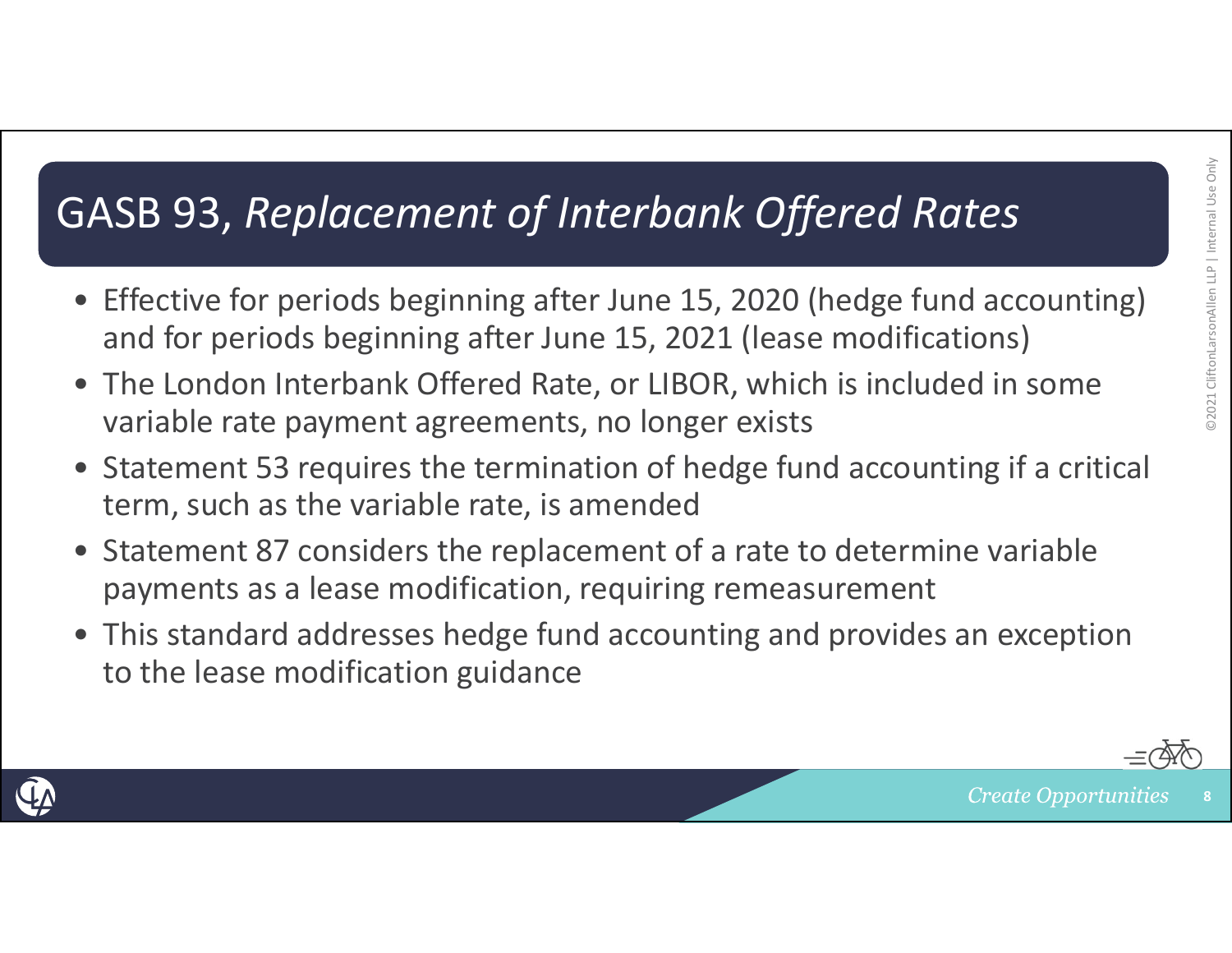### GASB 94, *Public‐Private and Public‐Public Partnerships and Availability Payment Arrangements*

- Effective for fiscal years beginning after June 15, 2022 (12/31/22 and 6/30/23)
- Establishes standards of accounting and financial reporting for public‐ private and public‐public partnerships (PPPs) and availability payment arrangements (APAs)



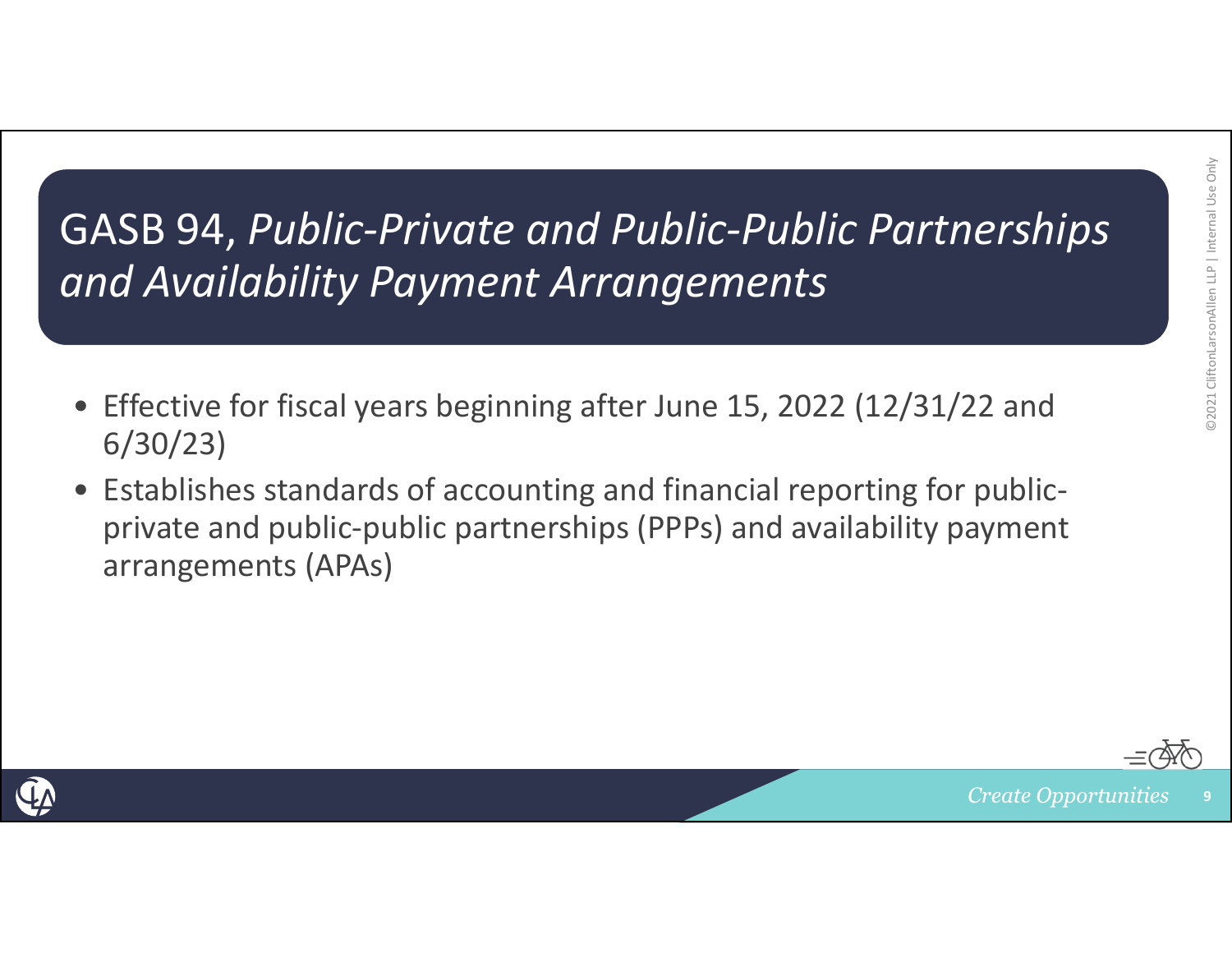### GASB 97, *Accounting and Financial reporting for Internal Revenue Code Section 457 Deferred Comp Plans*

- Section related to governing boards is effective immediately, section related to 457 plans for periods beginning after June 15, 2021 (6/30/22 and 12/31/22)
- The absence of <sup>a</sup> governing board is treated the same as the appointment of <sup>a</sup> voting majority for CU determination
- 457 plans should be classified as either <sup>a</sup> pension plan or an other employee benefit plan
- GASB 84 should then be applied to determine whether <sup>a</sup> fiduciary activity
- If considered <sup>a</sup> pension plan, all pension accounting and reporting requirements apply



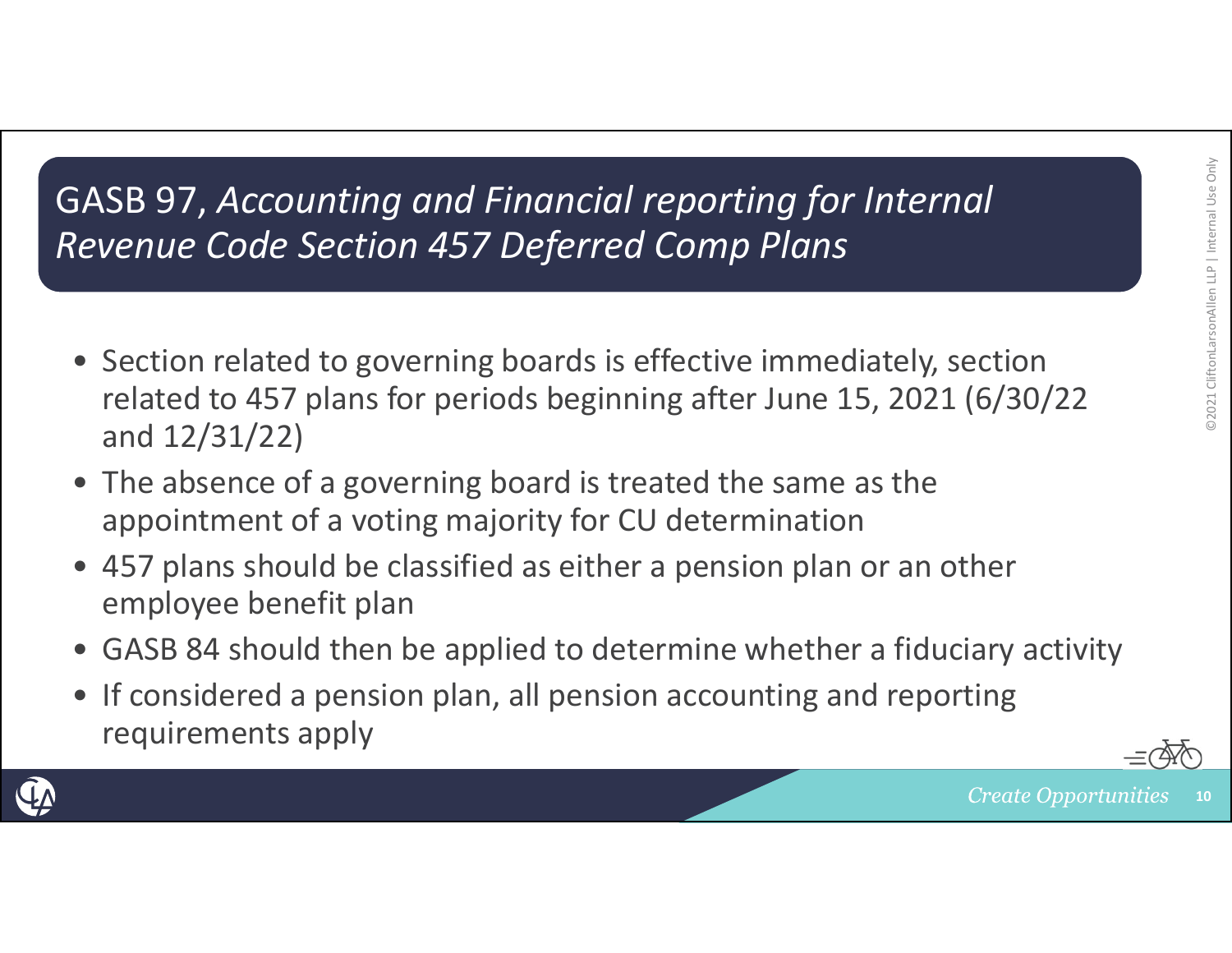### GASB 98, *The Annual Comprehensive Financial Report*

- Effective for periods ending after December 15, 2021 (12/31/21 and 6/30/22 (earlier application encouraged)
- Replaces the Comprehensive Annual Financial Report with Annual Comprehensive Financial Report or ACFR



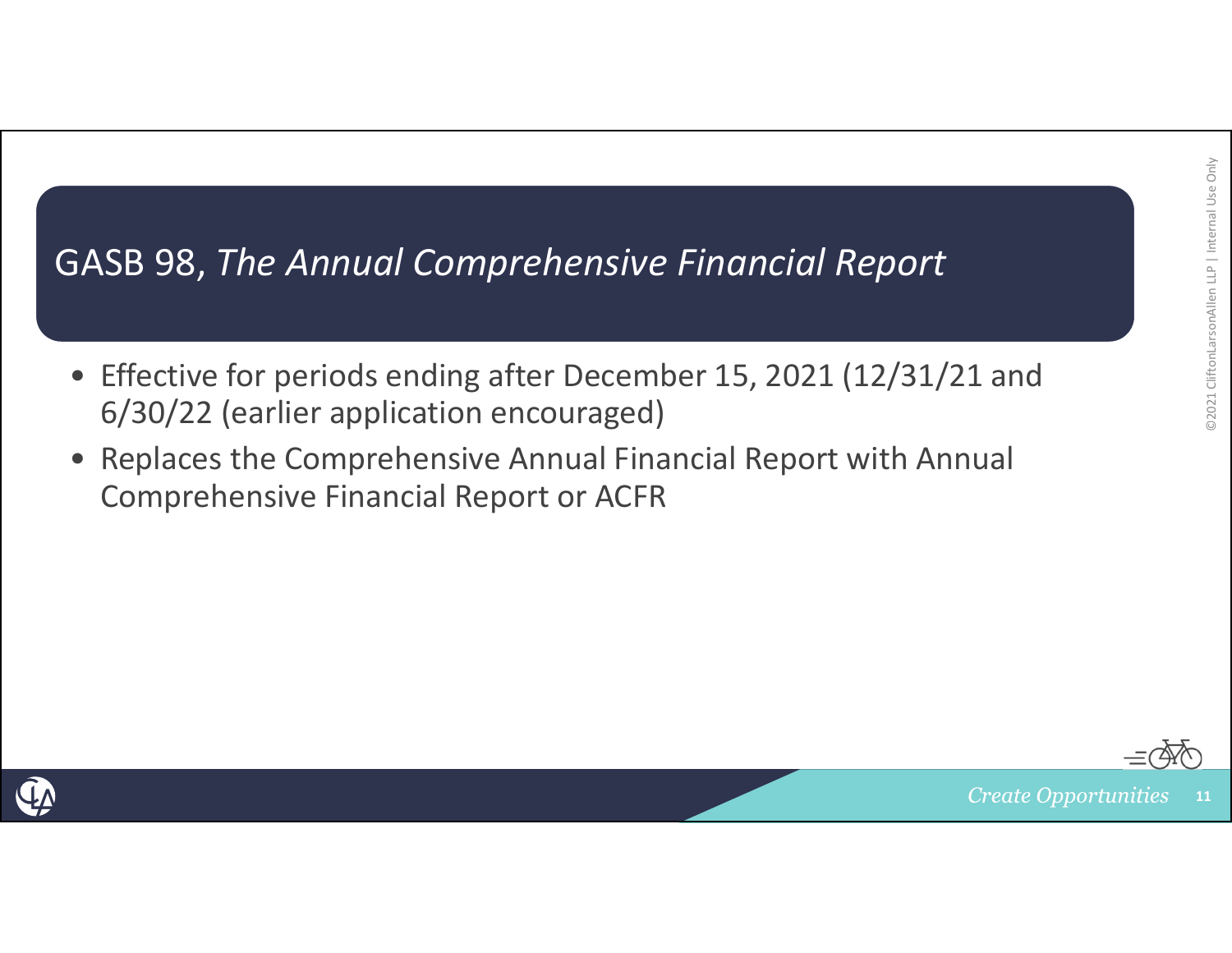### GASB Implementation Guide No, 2021‐1, Question 5.1

Effective for periods beginning after June 15, 2023 (12/31/24 and 6/30/24)

- Q Should <sup>a</sup> government's capitalization policy be applied only to individual assets or can it be applied to <sup>a</sup> group of assets acquired together?
- A A government should capitalize assets whose individual acquisition costs are less than the threshold for an individual asset if those assets inthe aggregate are significant.



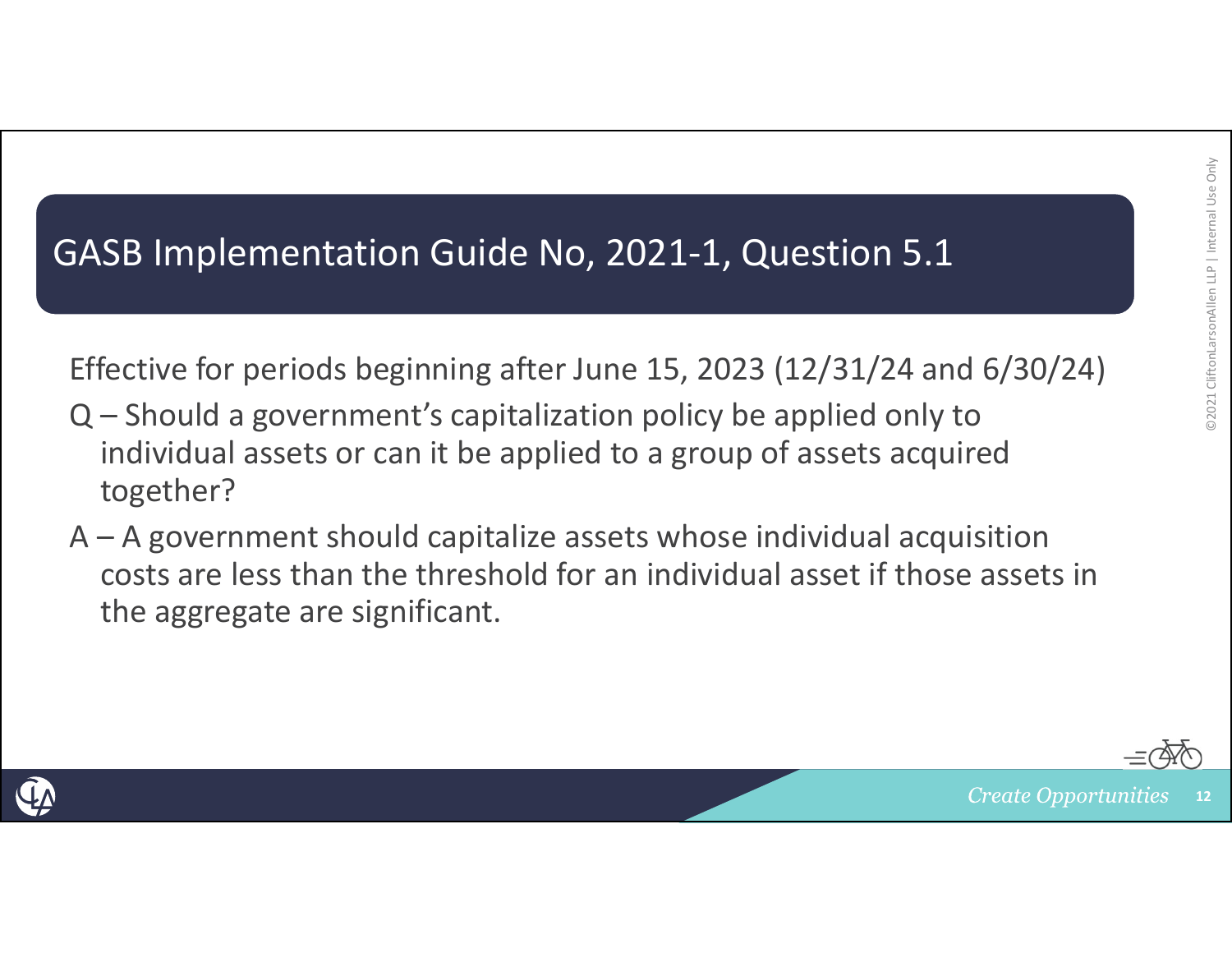

### Comprehensive Projects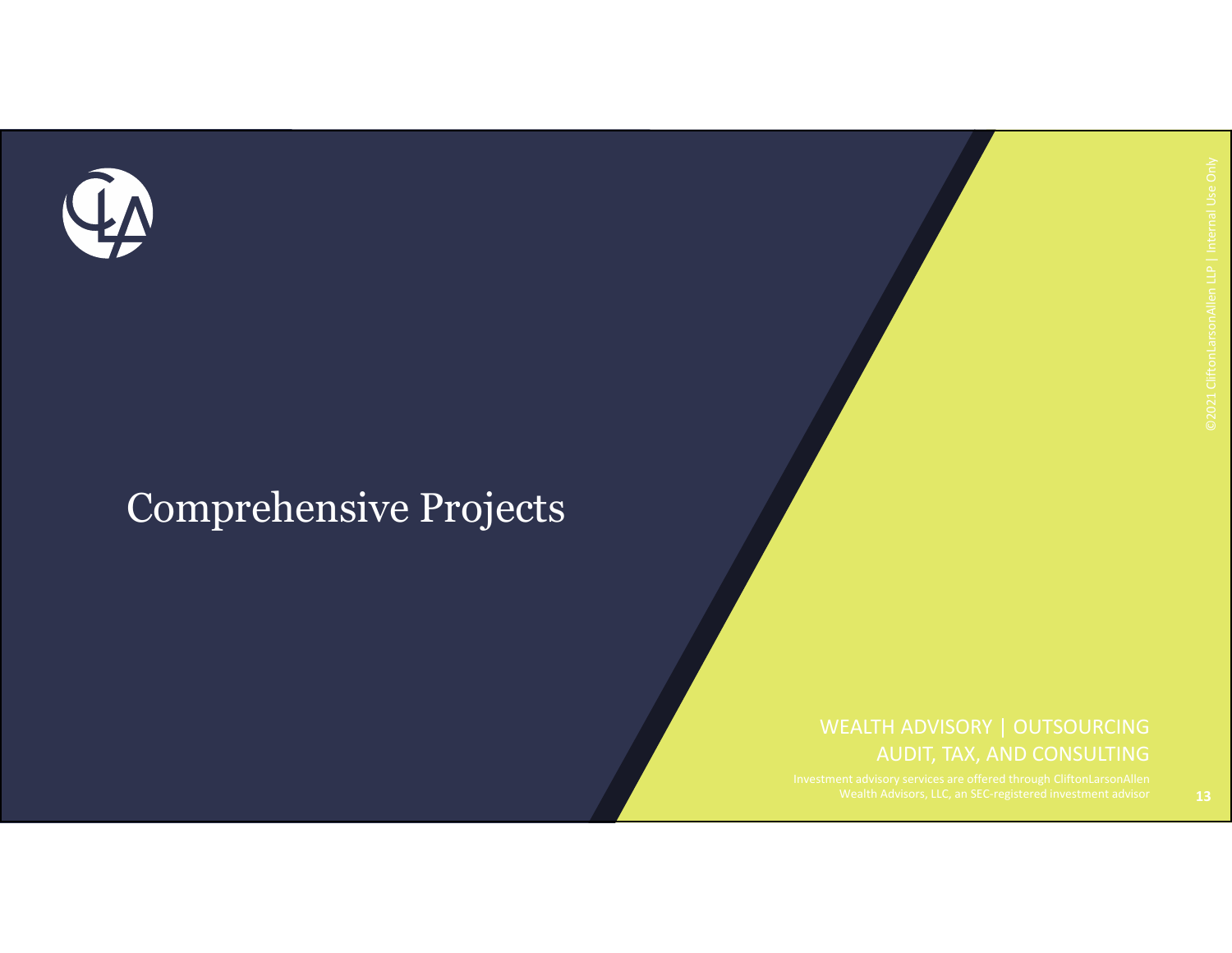### Financial Reporting Model – Reexamination of Statements 34, 35, 37, 41, and 46

- GASB is reexamining the current financial reporting model now that GASB 34 has been in effect for some time
- Project includes consideration of the following areas:
	- Management's Discussion and Analysis
	- Governmental Fund Financial Statements
	- Proprietary Fund and Business‐Type Activity Financial **Statements**
	- •Budgetary Comparisons
	- •Other Issues



**14**

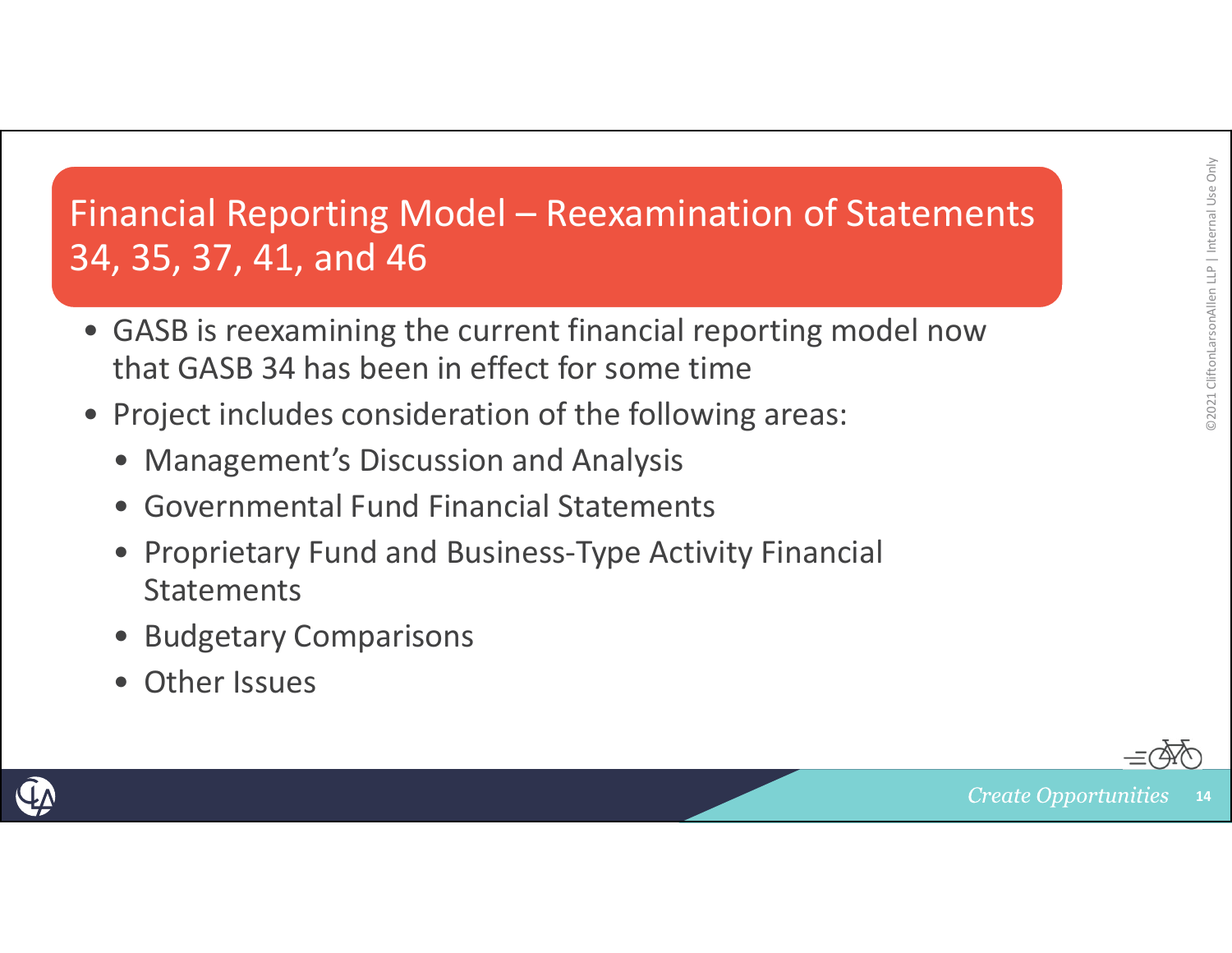# ©2021 CliftonLarsonAllen LLP 02021 CliftonLarsonAllen LLP | Internal Use Only Internal Use Only

### Management's Discussion and Analysis Considerations:

- Enhancing the financial statement analysis component
- Elimination of requirements that are boilerplate or no longer necessary
- Clarify guidance for presenting currently known facts, decisions, or conditions expected to have <sup>a</sup> significant effect on financial statements



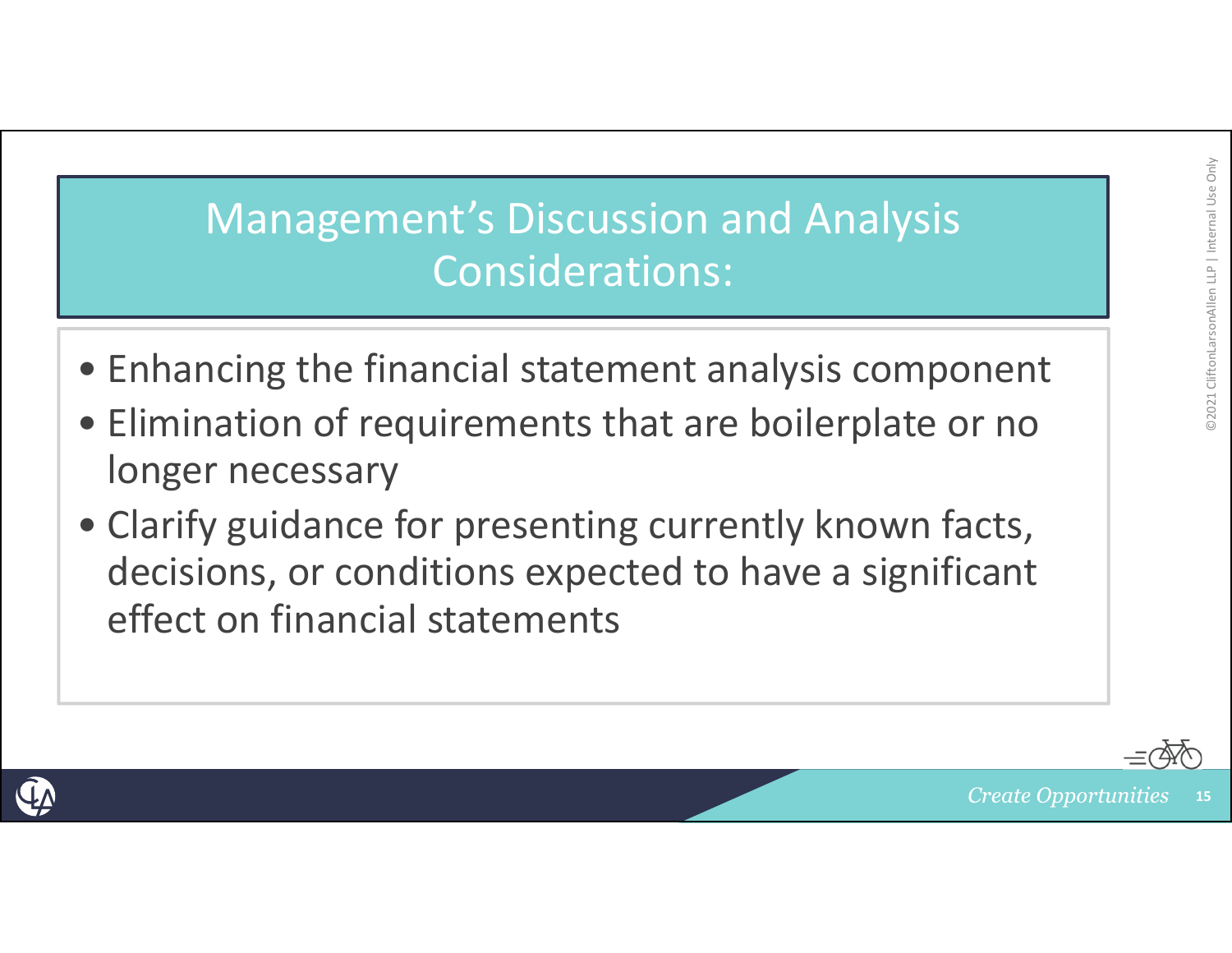### Governmental Fund Financial Statement Considerations:

- A conceptually consistent measurement focus and basis of accounting
- Develop <sup>a</sup> presentation format consistent with the measurement focus and basis of accounting





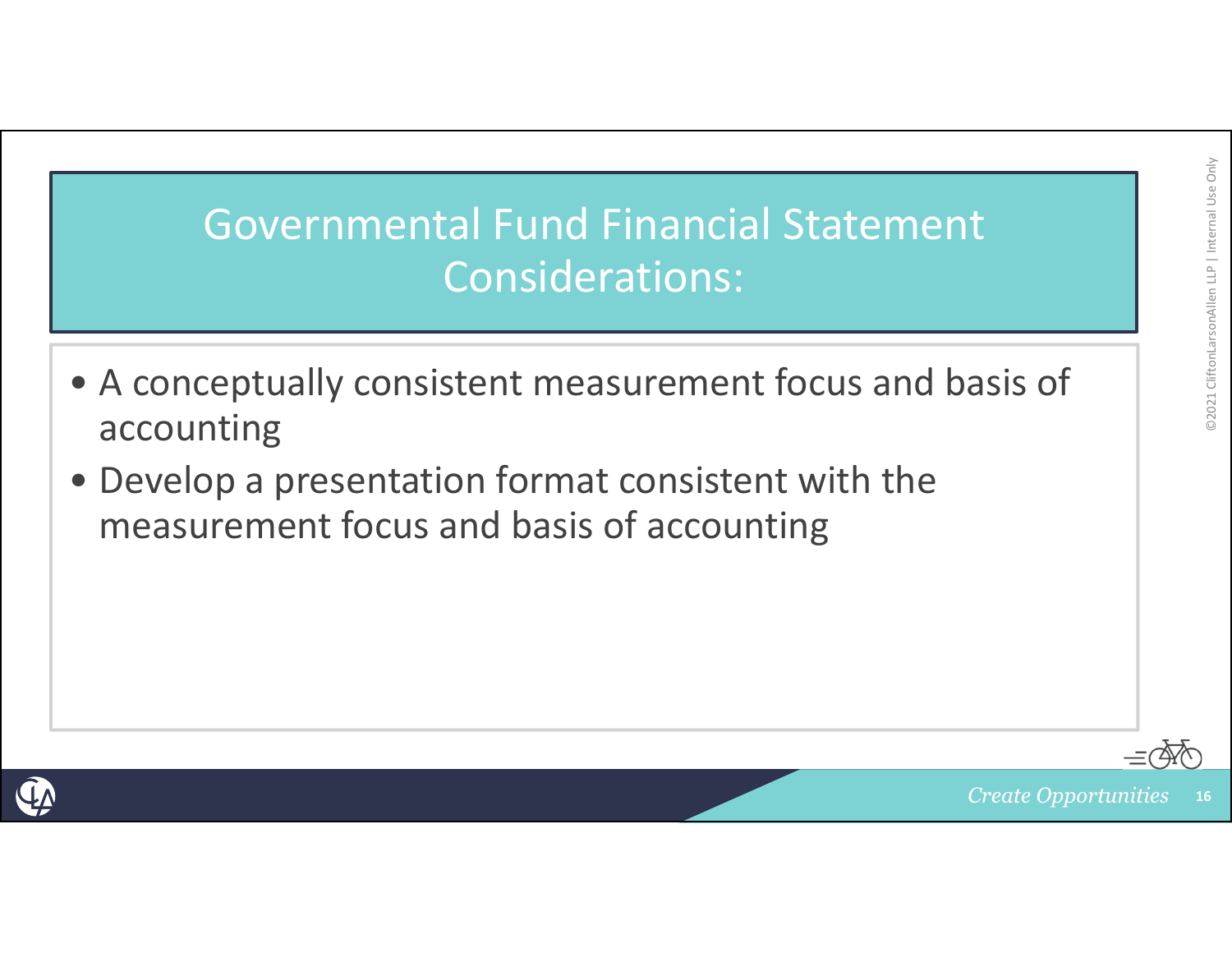Proprietary Fund and Business‐Type Activity Fund Financial Statement Considerations:

- Evaluate operating indicator alternatives
- Evaluate guidance for the separate presentation of operating and nonoperating revenues and expenses



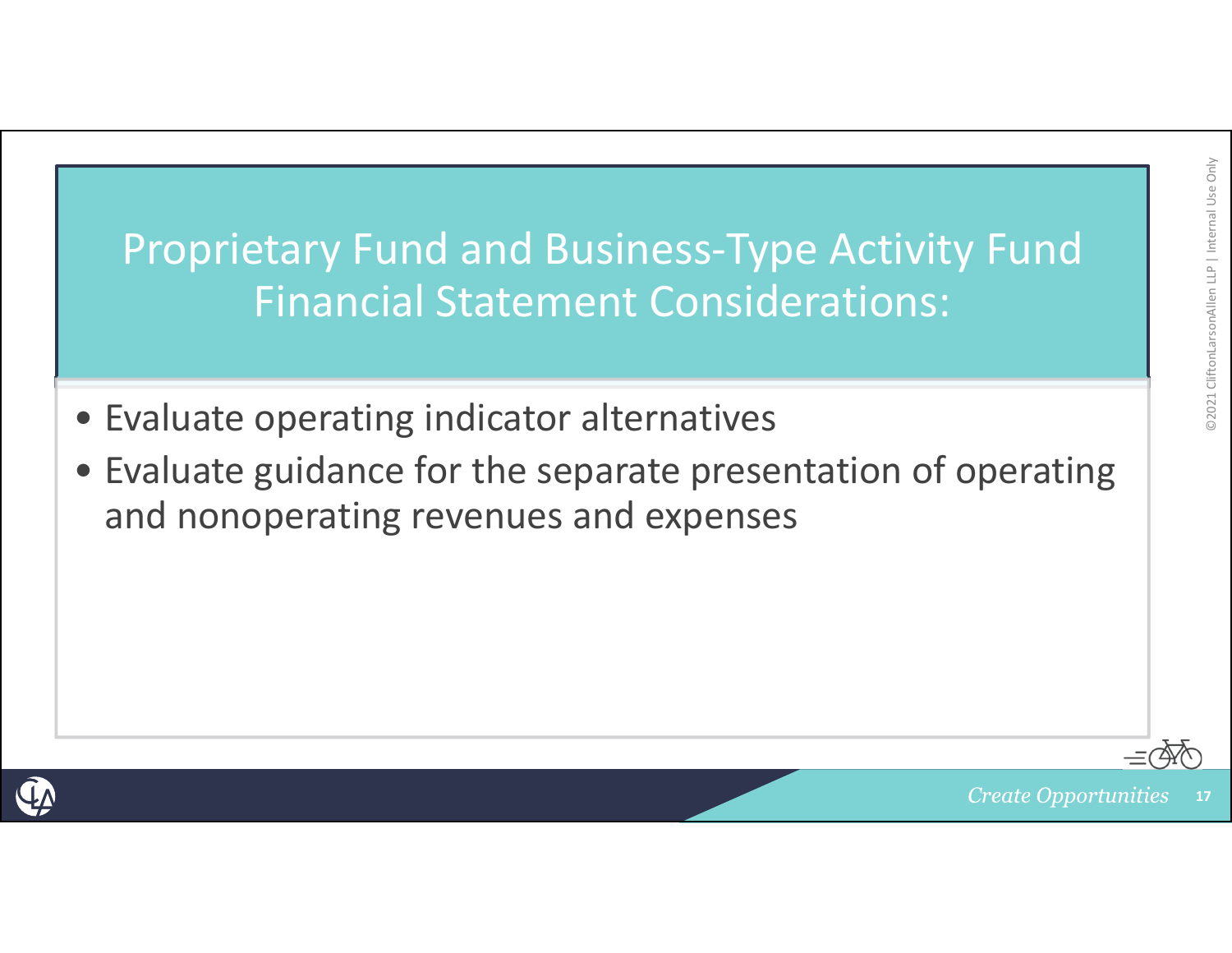

- Basic financial statements v. RSI presentation
- Whether and which budget variances should be required to be presented



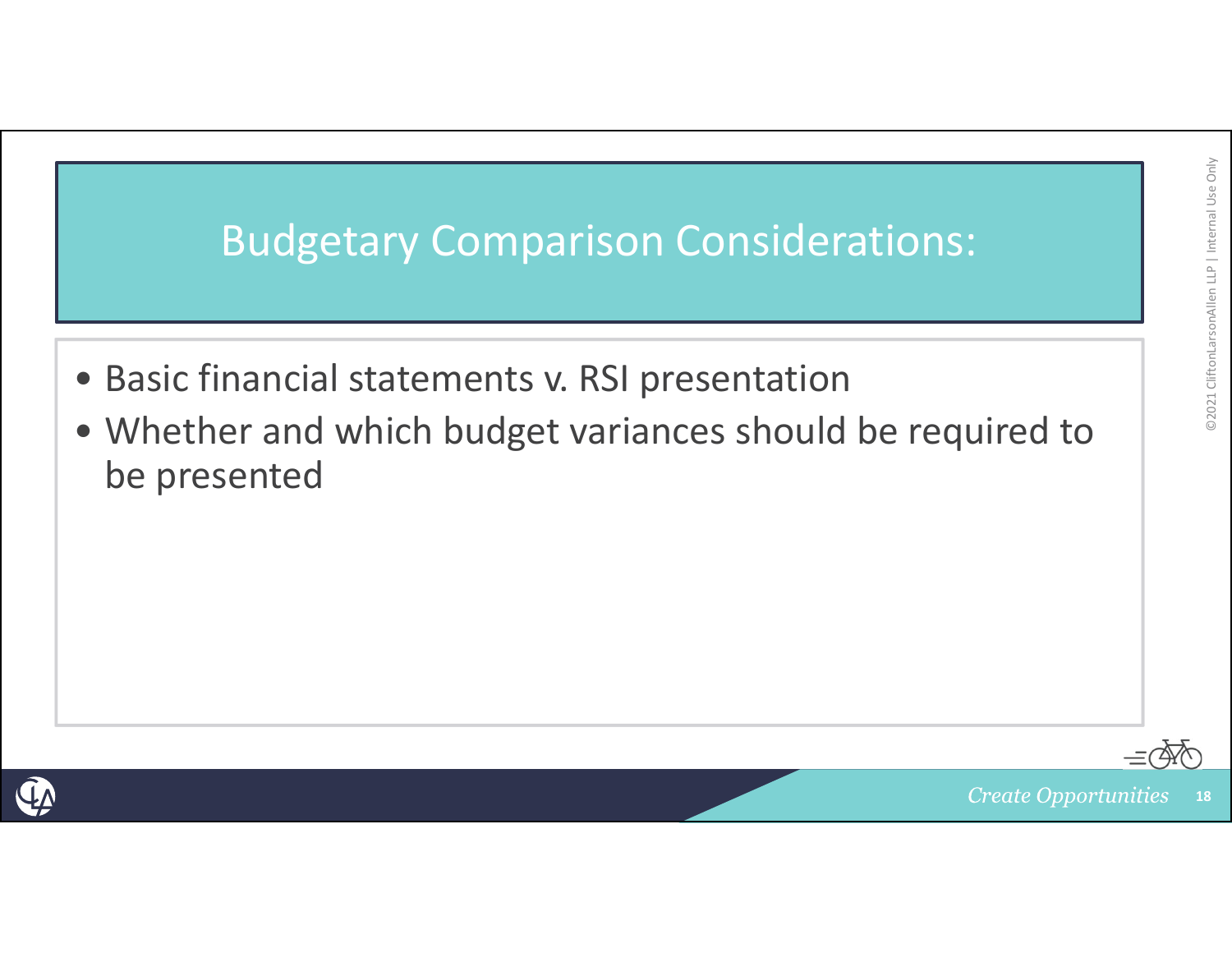### Other Issues Considerations:

- Options for more timely financial reporting
- Options to reduce overall complexity, such as presentation of special and extraordinary items and major component unit information



©2021 CliftonLarsonAllen LLP

@2021 CliftonLarsonAllen LLP | Internal Use Only

Internal Use Only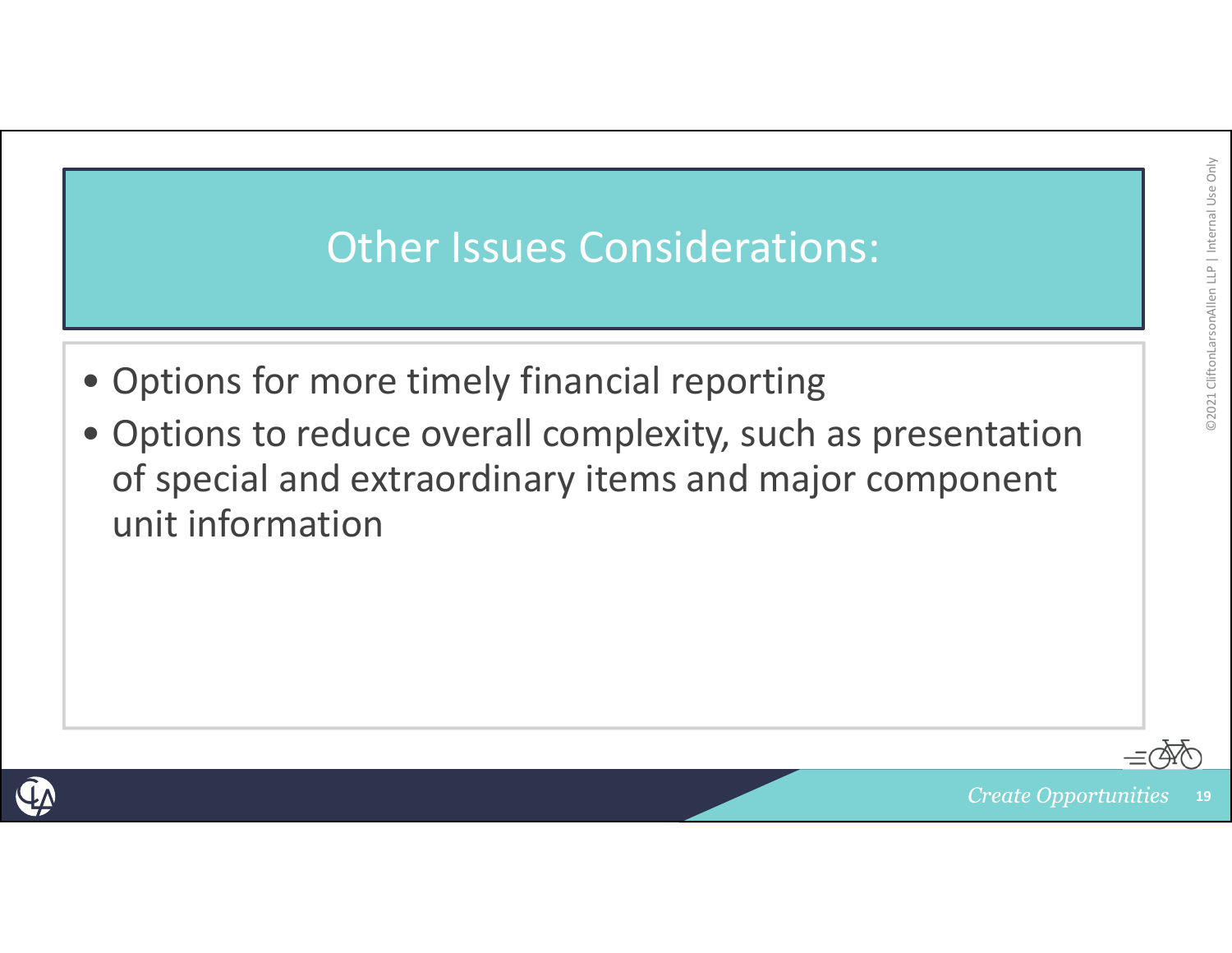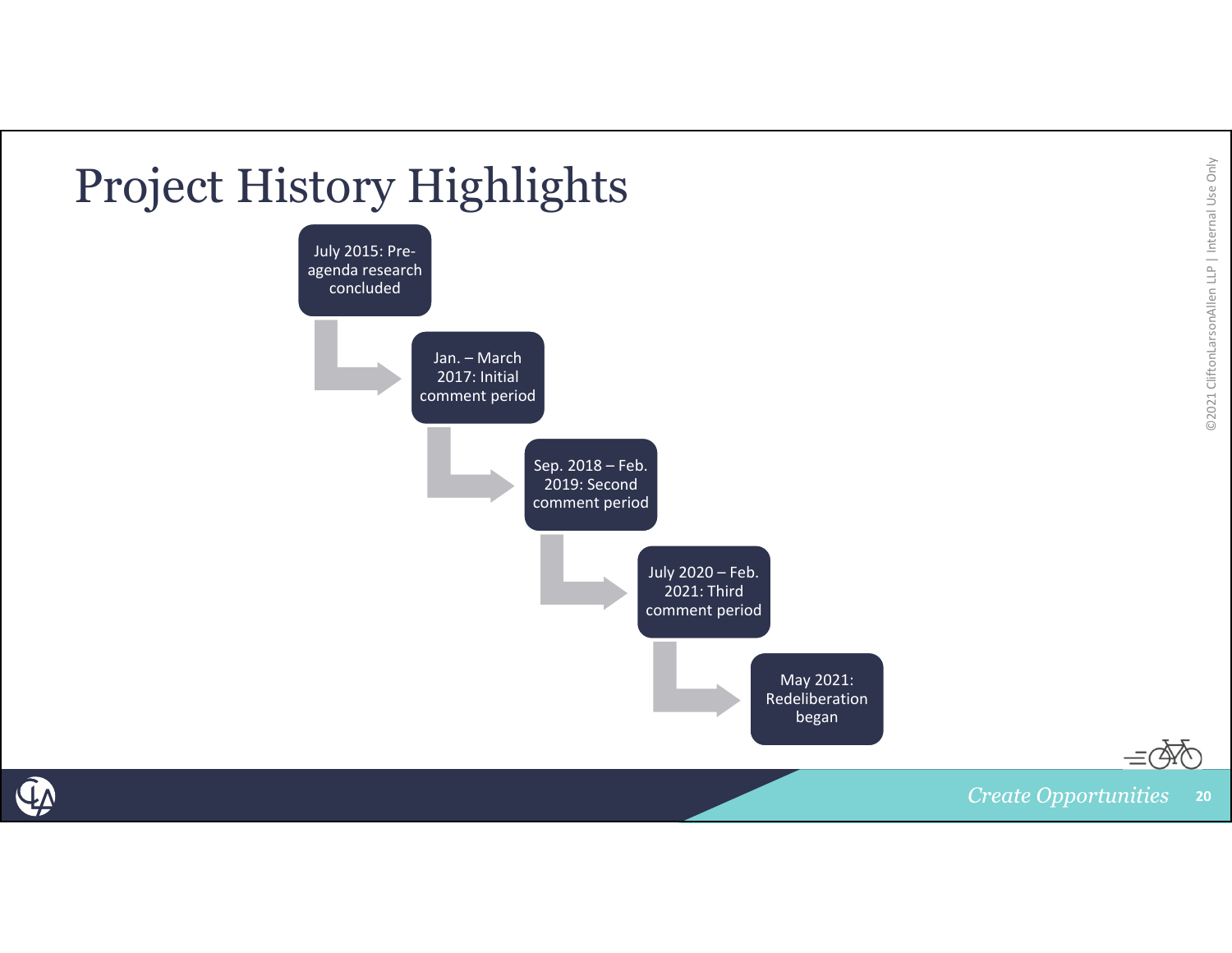

QA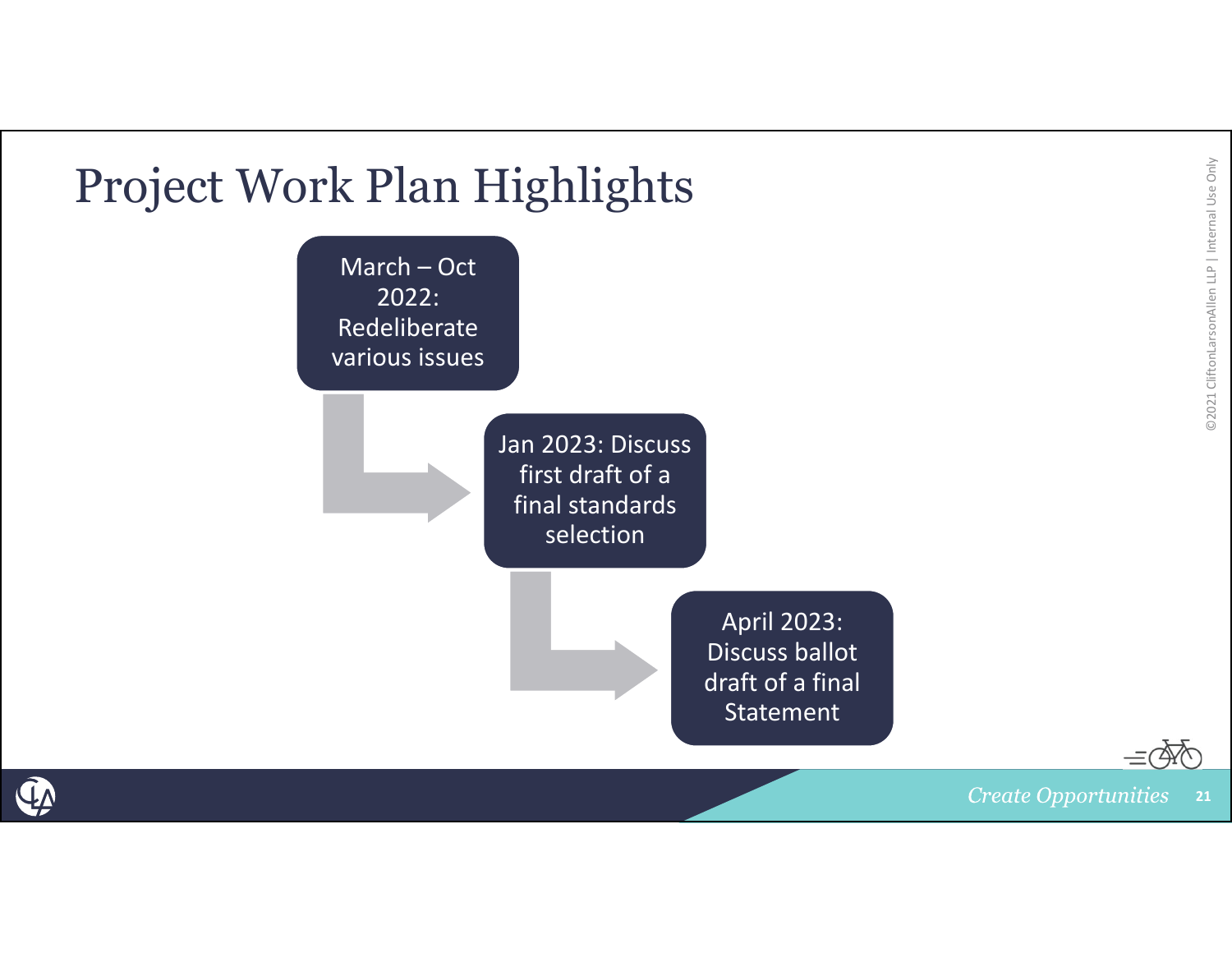### Revenue and Expense Recognition

- Objective is to develop <sup>a</sup> comprehensive model that would establish guidance applicable to <sup>a</sup> wide range of revenue and expense transactions
- Issues to address:
	- Specific guidance for exchange transactions
	- Consider a performance obligation approach to recognition of revenue
	- Consider revisions to statements 33 and 36



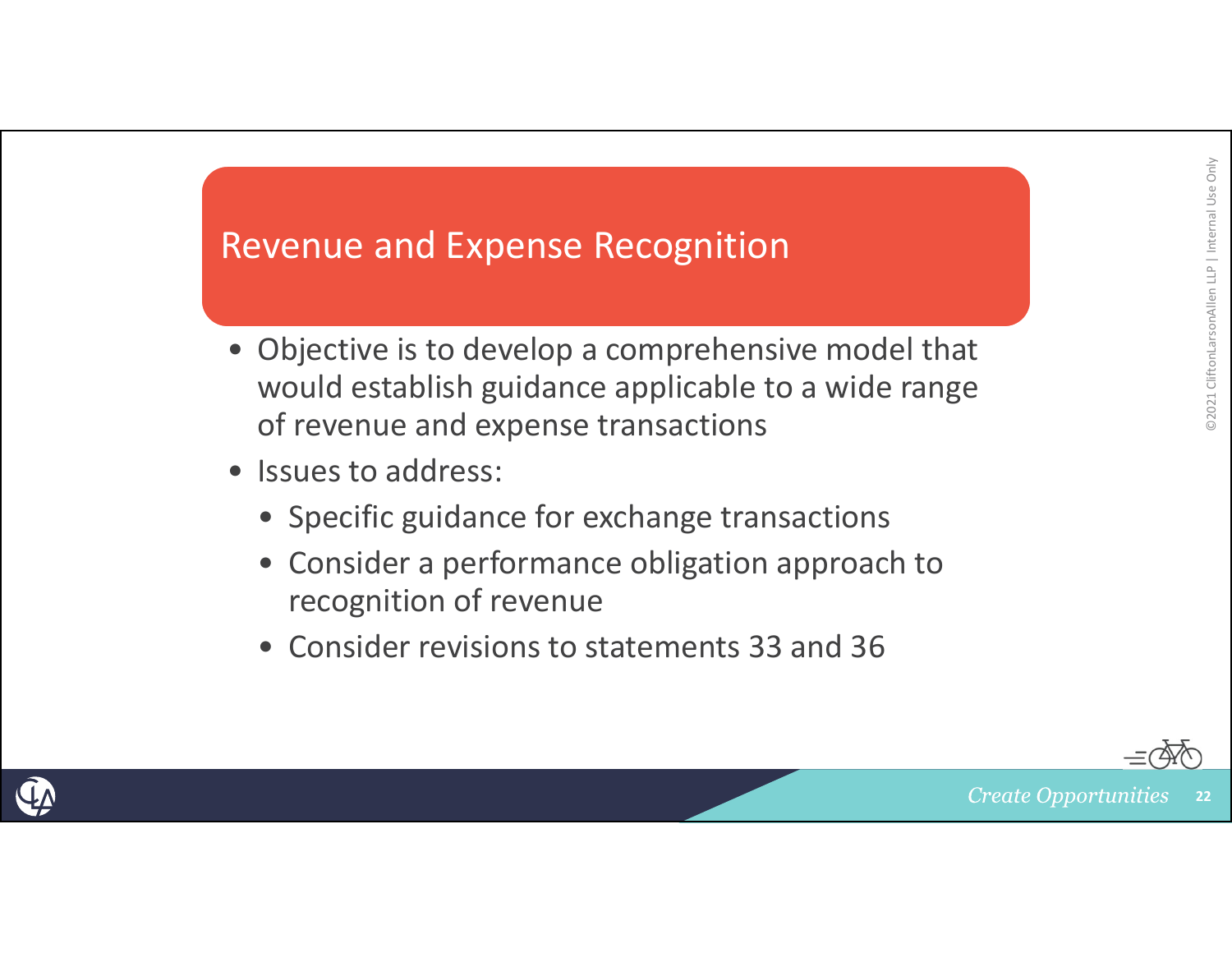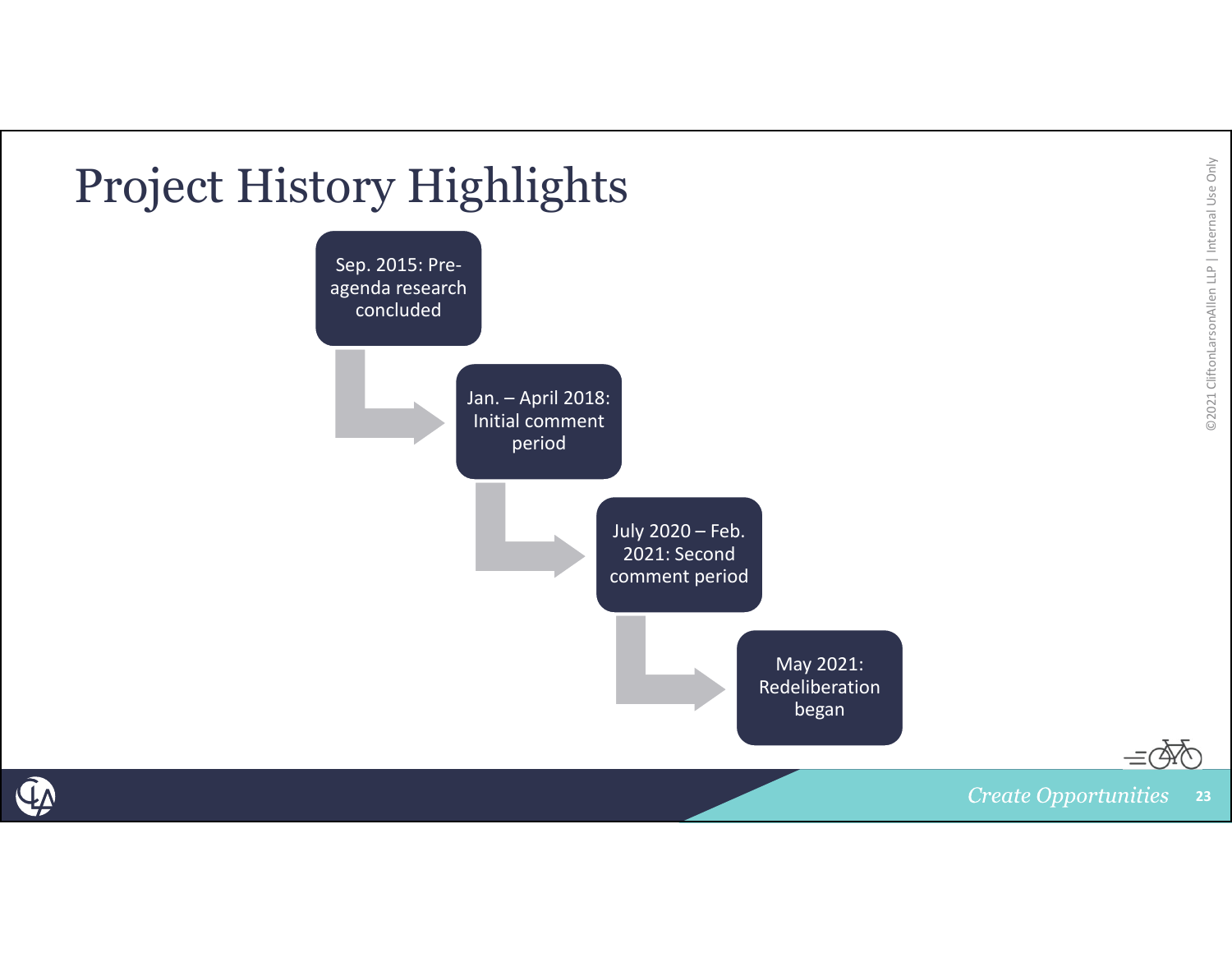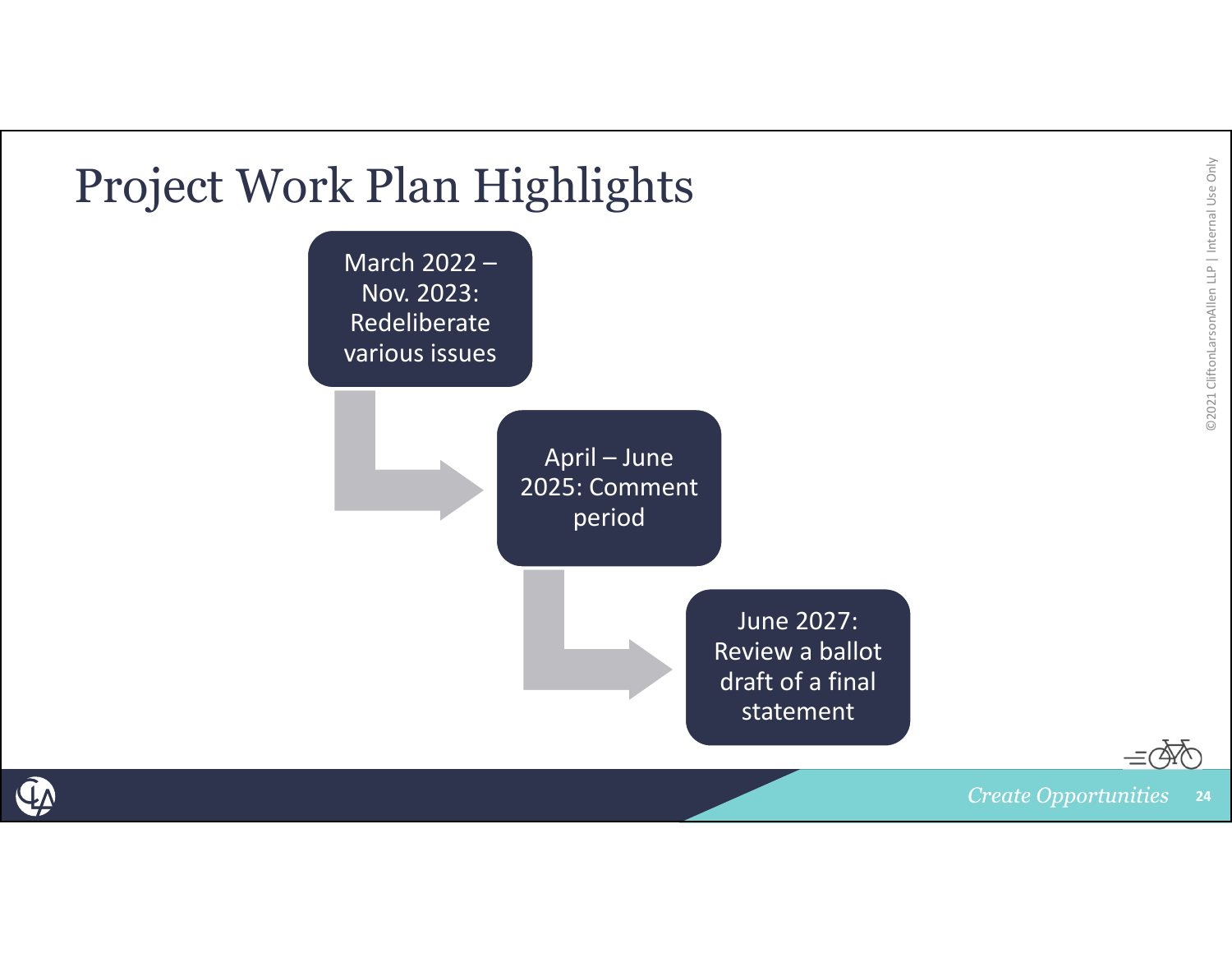

### Projects in Pre-Agenda Research Phase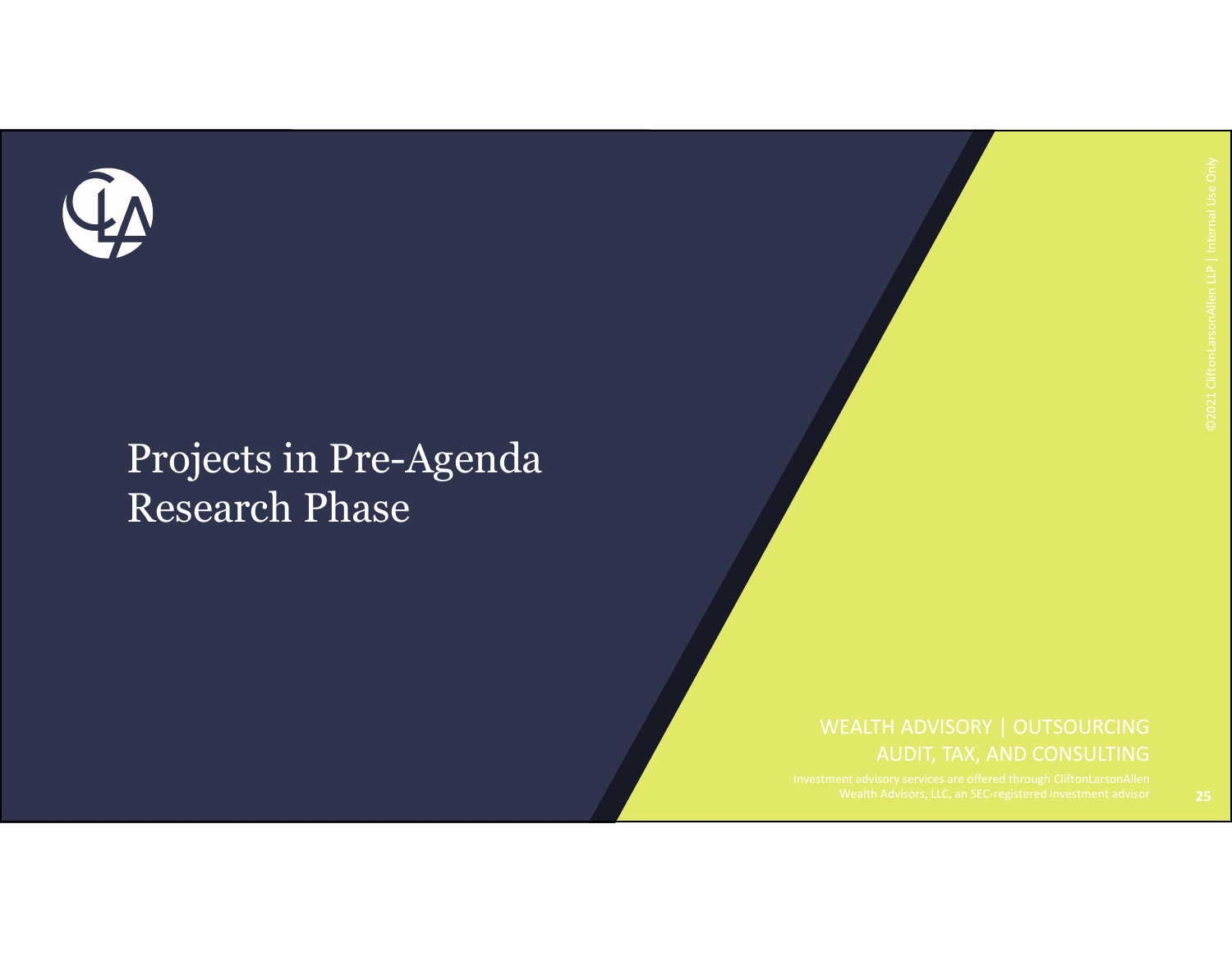## Capital Assets

# Subsequent Events

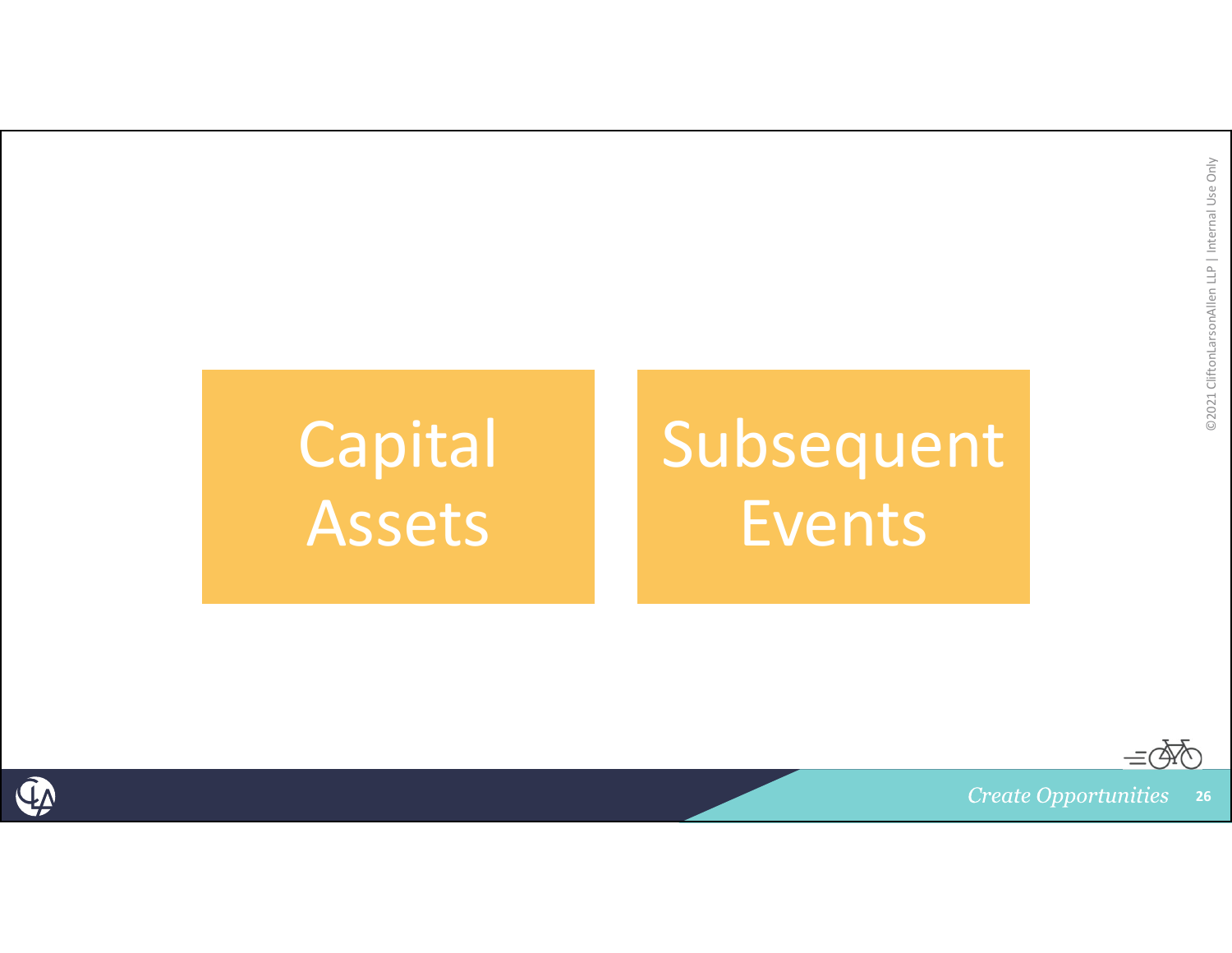

### GASB 96, *Subscription-Based Information Technology Arrangements*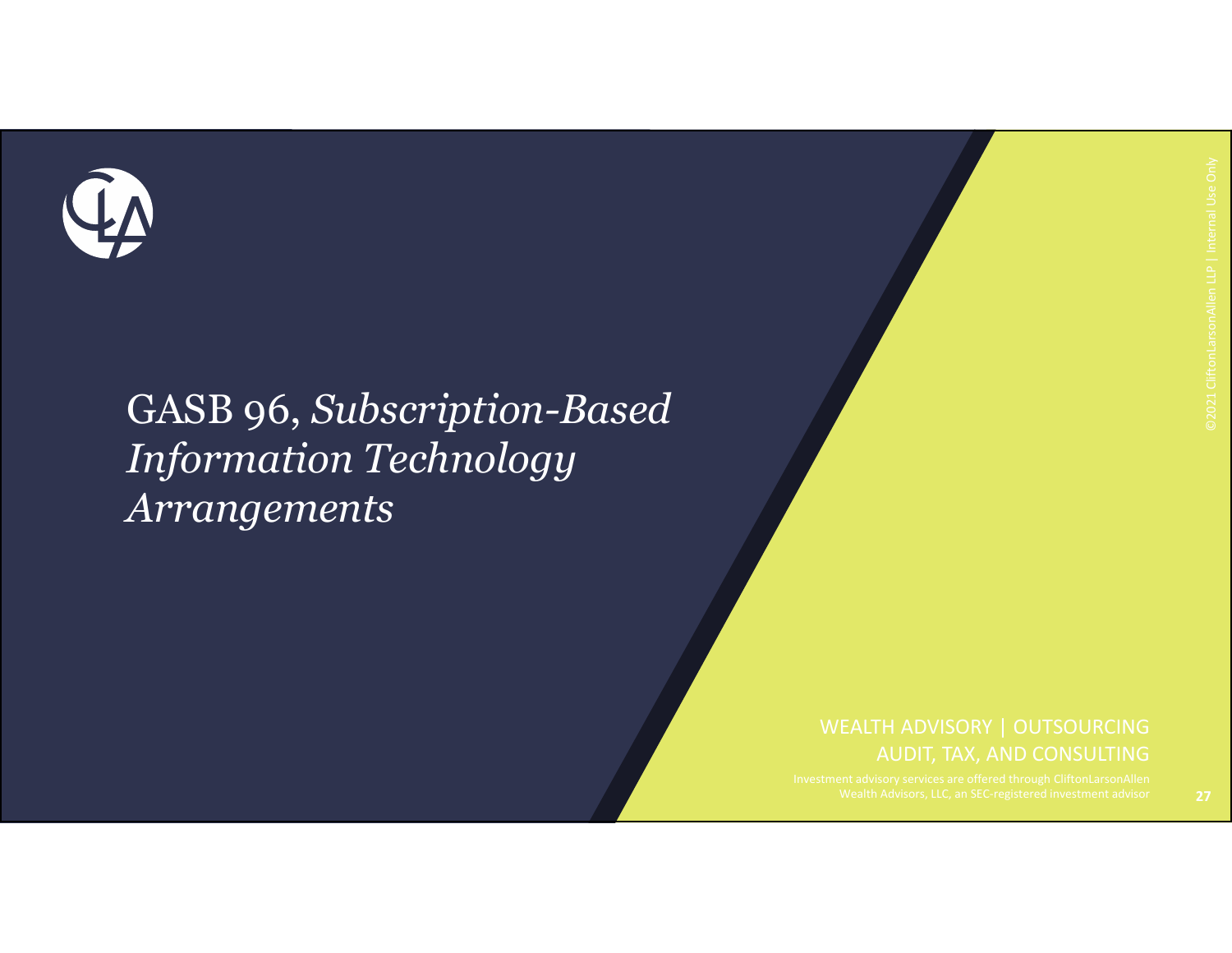### GASB 96 – Subscription-Based Information Technology Arrangements

- •• Subscription-Based Information Technology Arrangements (SBITA) – defined as a contract that conveys control of the right to use another party's IT software for a specified period of time
- •• SBITA is accounted for as a right-to-use subscription asset and a corresponding subscription liability
- •GASB 96 is very similar in concept to GASB 87 for leases



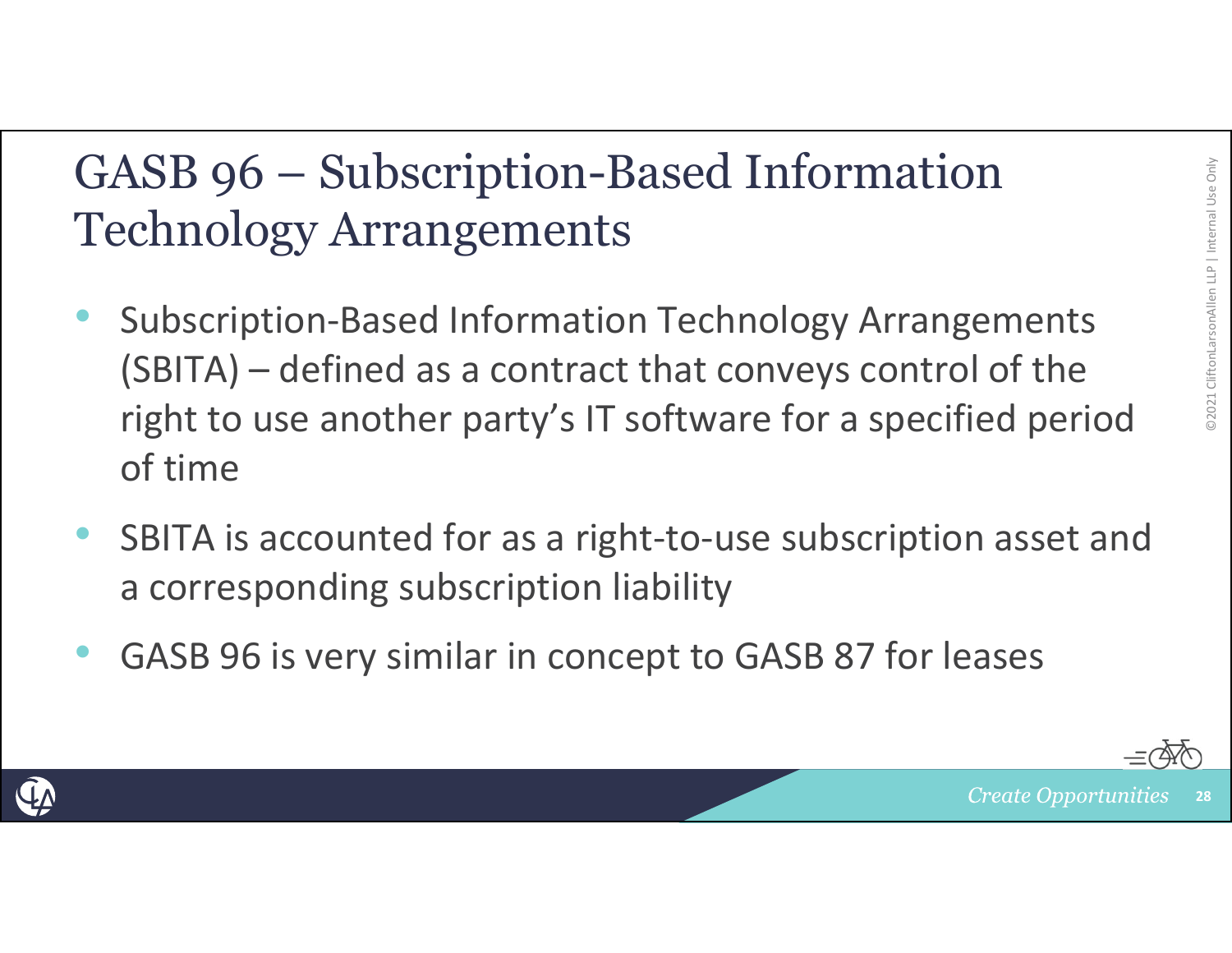### GASB 96 – Subscription-Based Information Technology Arrangements

- •Effective for fiscal years beginning after June 15, 2022
- •GASB encourages early application of the standard
- •• Impacts governmental activities by requiring a subscription asset and liability on statement of net position
- •Additional disclosures required



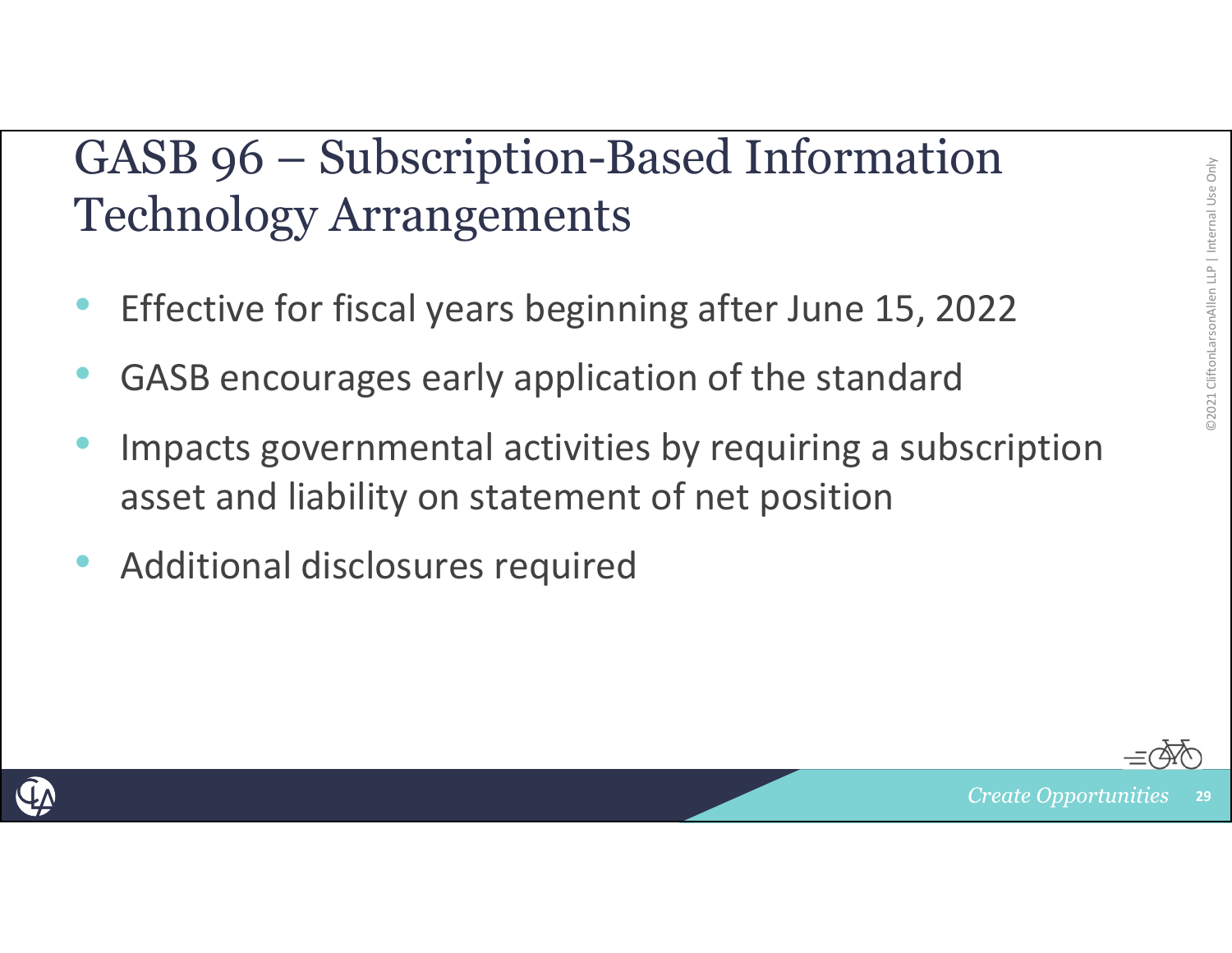- •Contracts that meet the definition of a lease under GASB 87
- Exemptions to GASB 96<br>• Contracts that meet the definition of a lease under GASB 87<br>• Governments that provide other entities the right to use their<br>οwn IT software and associated tangible assets through a • Governments that provide other entities the right to use their own IT software and associated tangible assets through a **SBITA**
- •Contracts that meet the scoping criteria for GASB 94
- • Any licensing arrangements providing the entity a perpetual license to use a vendor's computer software falling under the scope of GASB 51
- •• Short term SBITA of 12 months or less

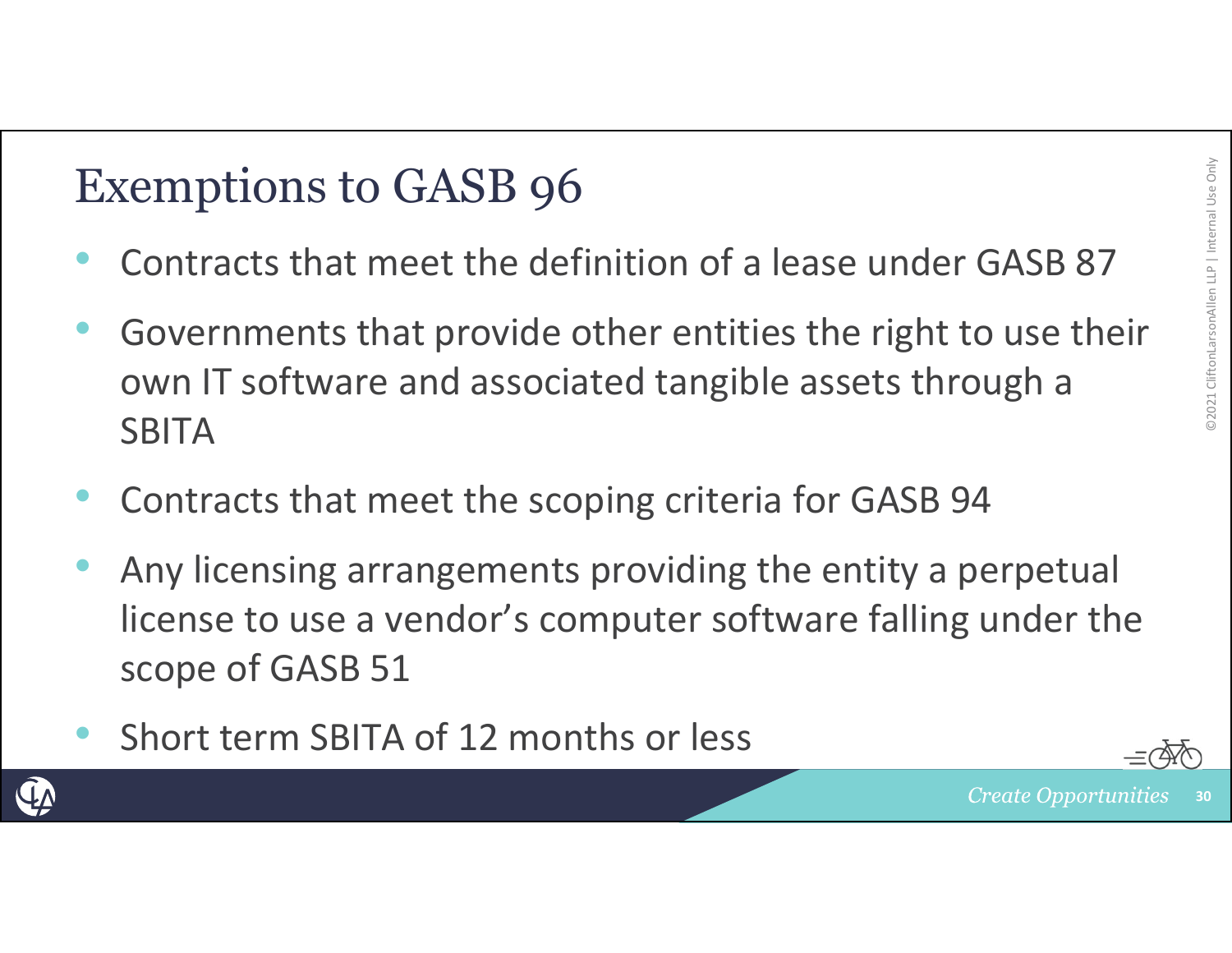- **Example 2021 Clientified Allen Luncher III Allen Luncher 2021**<br>
 Once a SBITA is identified, governments recognize a<br>
subscription asset and liability at the commencement of the<br>
subscription term of the SBITA •• Once a SBITA is identified, governments recognize a subscription asset and liability at the commencement of the subscription term of the SBITA
	- $\overline{O}$  This occurs once the government obtains control of the right to use the underlying IT asset



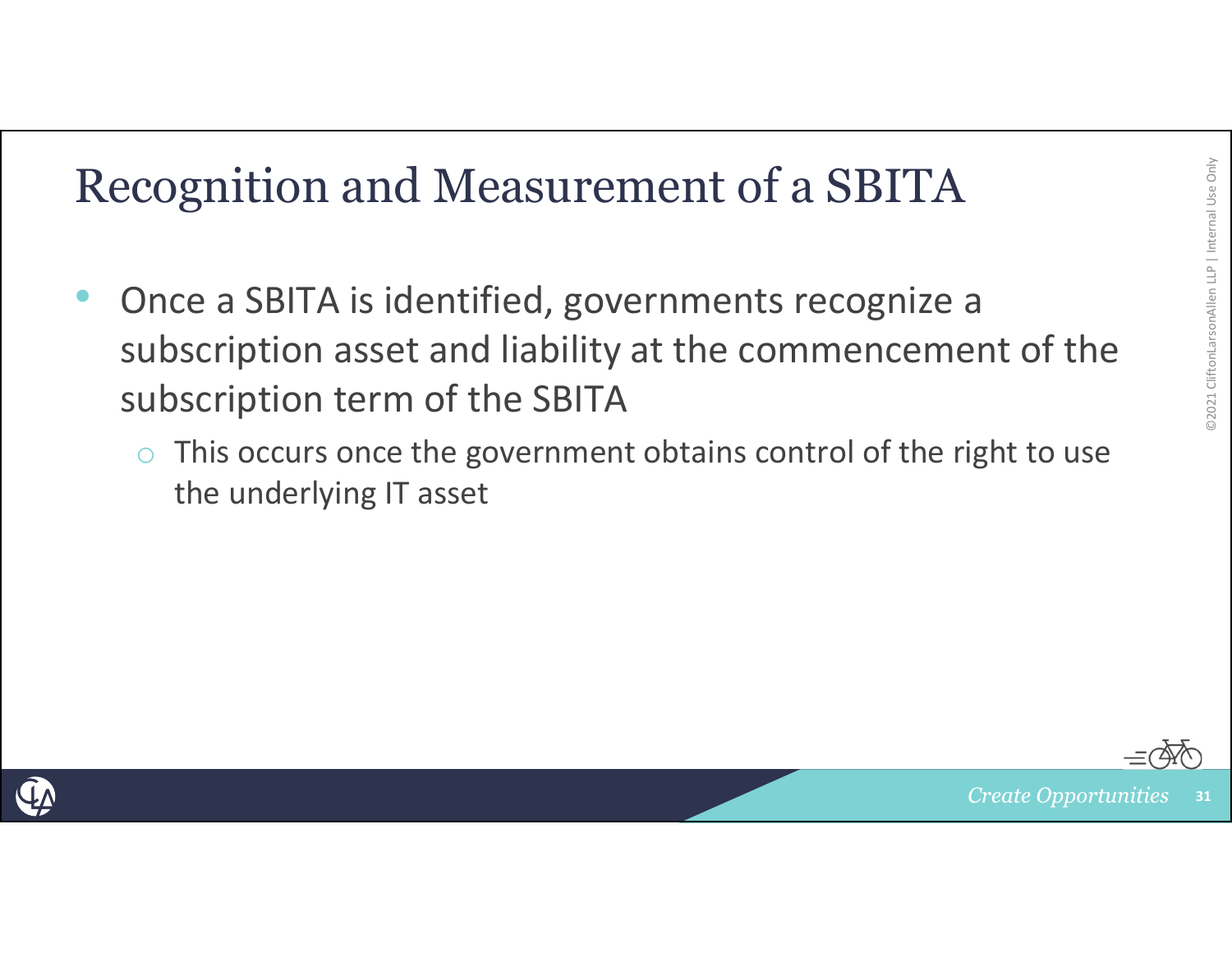- **Example 2021 Recognition and Measurement of a SBITA**<br>
 The subscription term is the period that the government has<br>
the noncancellable right to use the underlying IT assets, plus<br>
the following periods, if applicable:<br> • The subscription term is the period that the government has the noncancellable right to use the underlying IT assets, plus the following periods, if applicable:
	- o $\circ$  Periods covered by a government's extension option if it is reasonably certain that the government **will** exercise that option
	- o $\circ$  Periods covered by a government's termination option if it is reasonably certain that the government **will not** exercise that option
	- o Periods covered by a vendor's extension option if it is reasonably certain that the SBITA vendor **will** exercise that option
	- o Periods covered by a vendor's termination option if it is reasonably certain that the vendor **will not** exercise that option

**32**

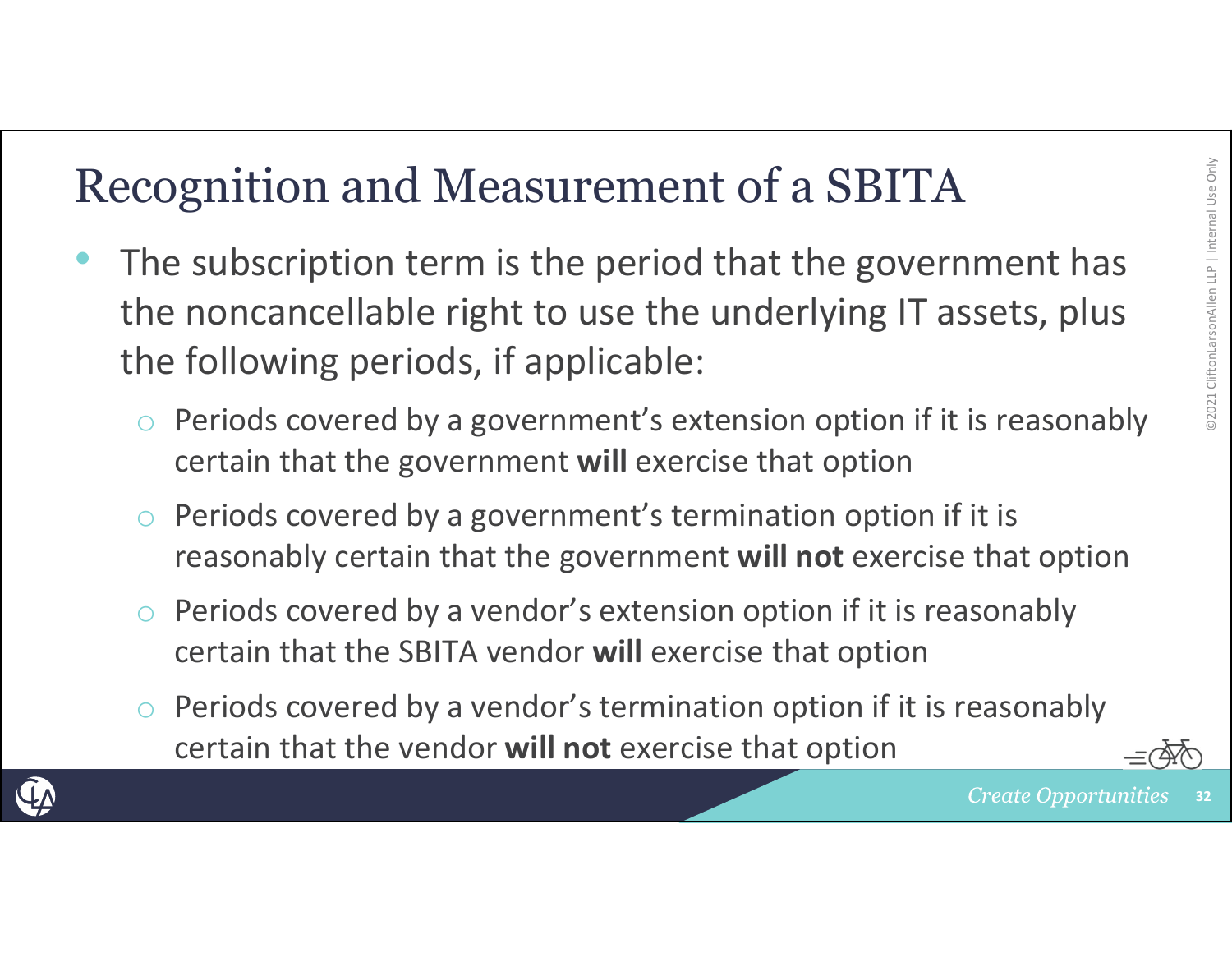- •• Calculation is similar to GASB 87
- **Subscription Liability**<br>• Calculation is similar to GASB 87<br>• Present value of the total subscription payments expected to<br>be made to the vendor during the subscription term • Present value of the total subscription payments expected to be made to the vendor during the subscription term
- • Discount future payments by the interest rate the vendor charges the government which may be the implicit rate in the **SBITA** 
	- o If the implicit rate is not readily available, an estimated incremental borrowing rate can be utilized



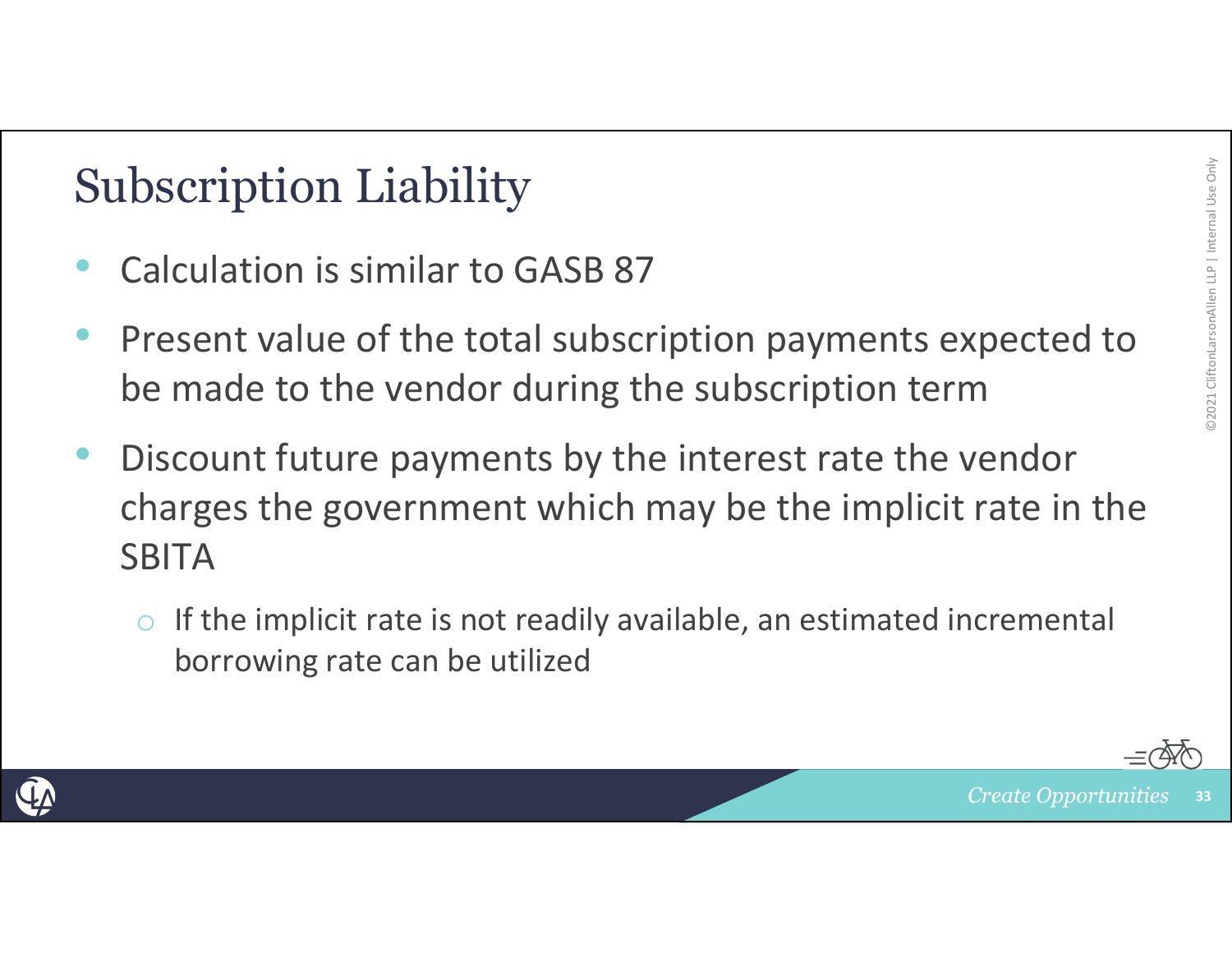- • Payments included in the present value calculation include:
	- oFixed payments
- **Subscription Liability**<br>
 Payments included in the present value calculation include:<br>  $\circ$  Fixed payments<br>  $\circ$  Variable payments based on an index or rate measured using the<br>
index or rate as of the commencement of o Variable payments based on an index or rate – measured using the index or rate as of the commencement of the subscription term
	- oVariable payments that are fixed in substance
	- o Termination penalties – if the subscription term reflects the government exercising either an option to terminate the agreement or a fiscal funding or cancellation clause
	- o $\circ$  Incentives receivable from vendor
	- oAny other payments government is reasonably certain will be paid

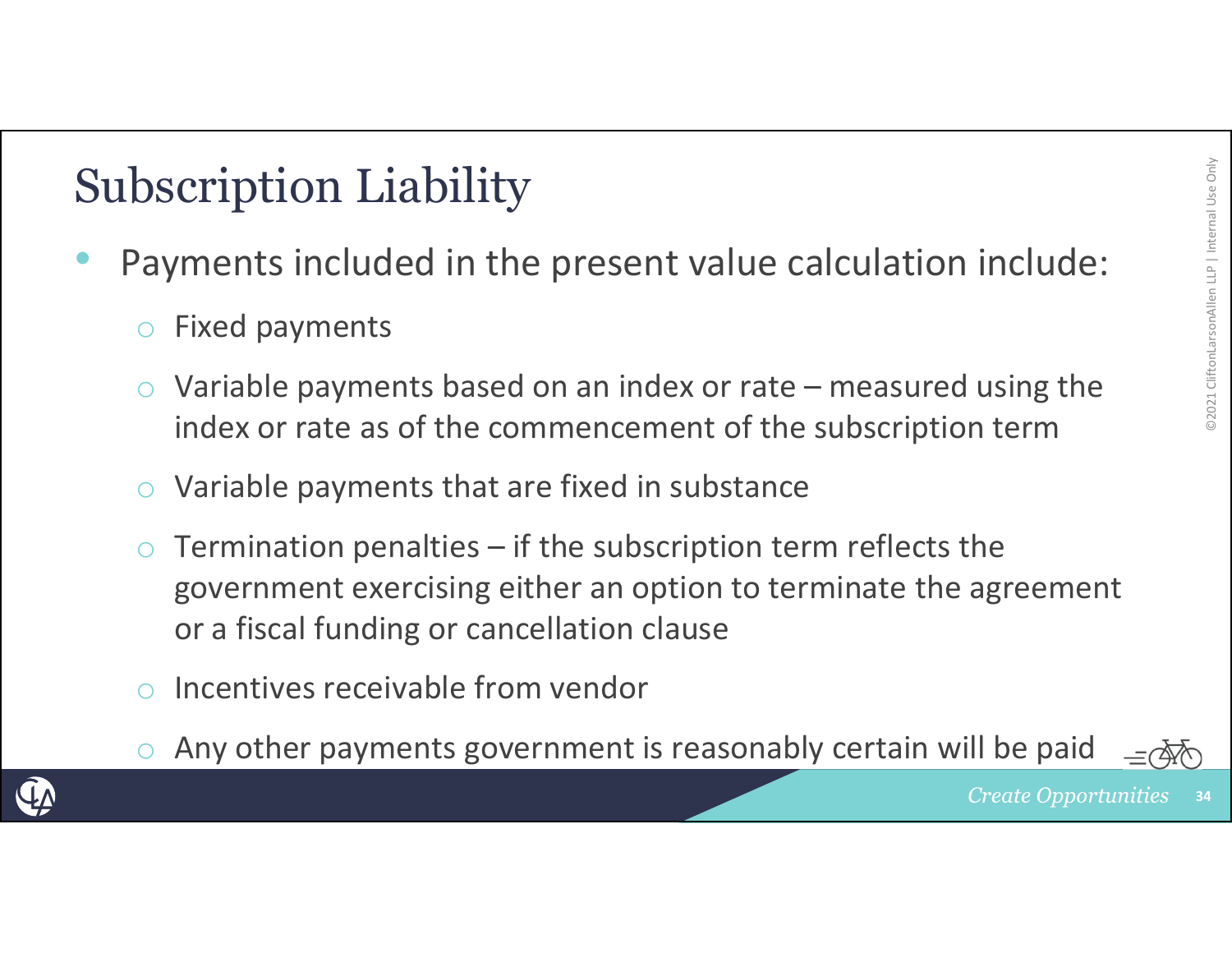- **Subscription Liability**<br>
 In subsequent periods, the government will accrue interest on<br>
the remaining subscription liability at the applicable discount<br>
rate •• In subsequent periods, the government will accrue interest on the remaining subscription liability at the applicable discount rate
- • The subscription payments will be allocated first to the accrued interest, and then to reduce the outstanding subscription liability



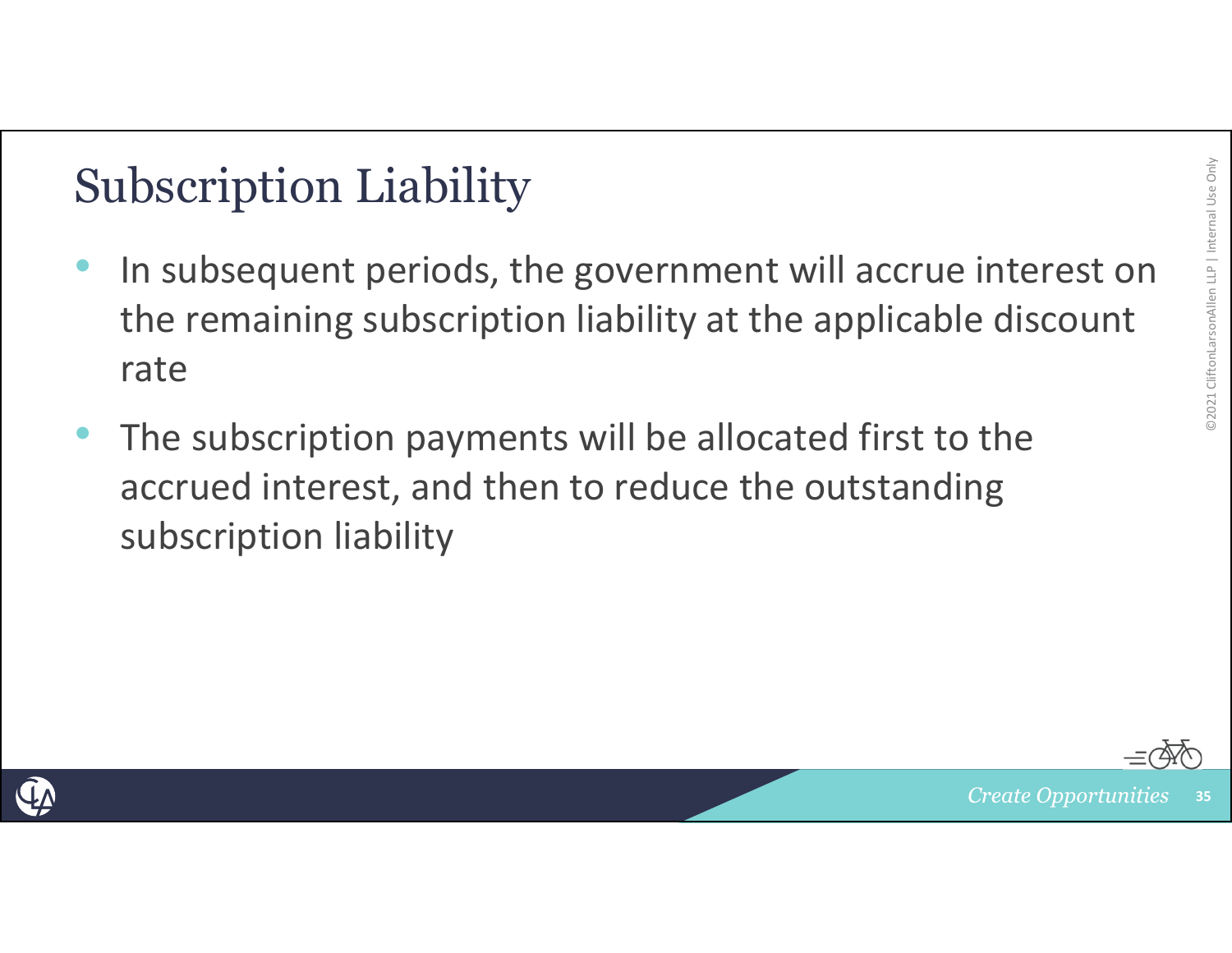- Internal Use Only Subscription Asset<br>
 The subscription asset is measured as the initial value of the subscription liability **plus**:
	- $\circ$  Payments made to the vendor at the commencement of the subscription term
	- $\bigcirc$ Capitalizable initial implementation costs
	- $\bigcirc$  **Minus** any vendor incentives received at the commencement of the subscription term



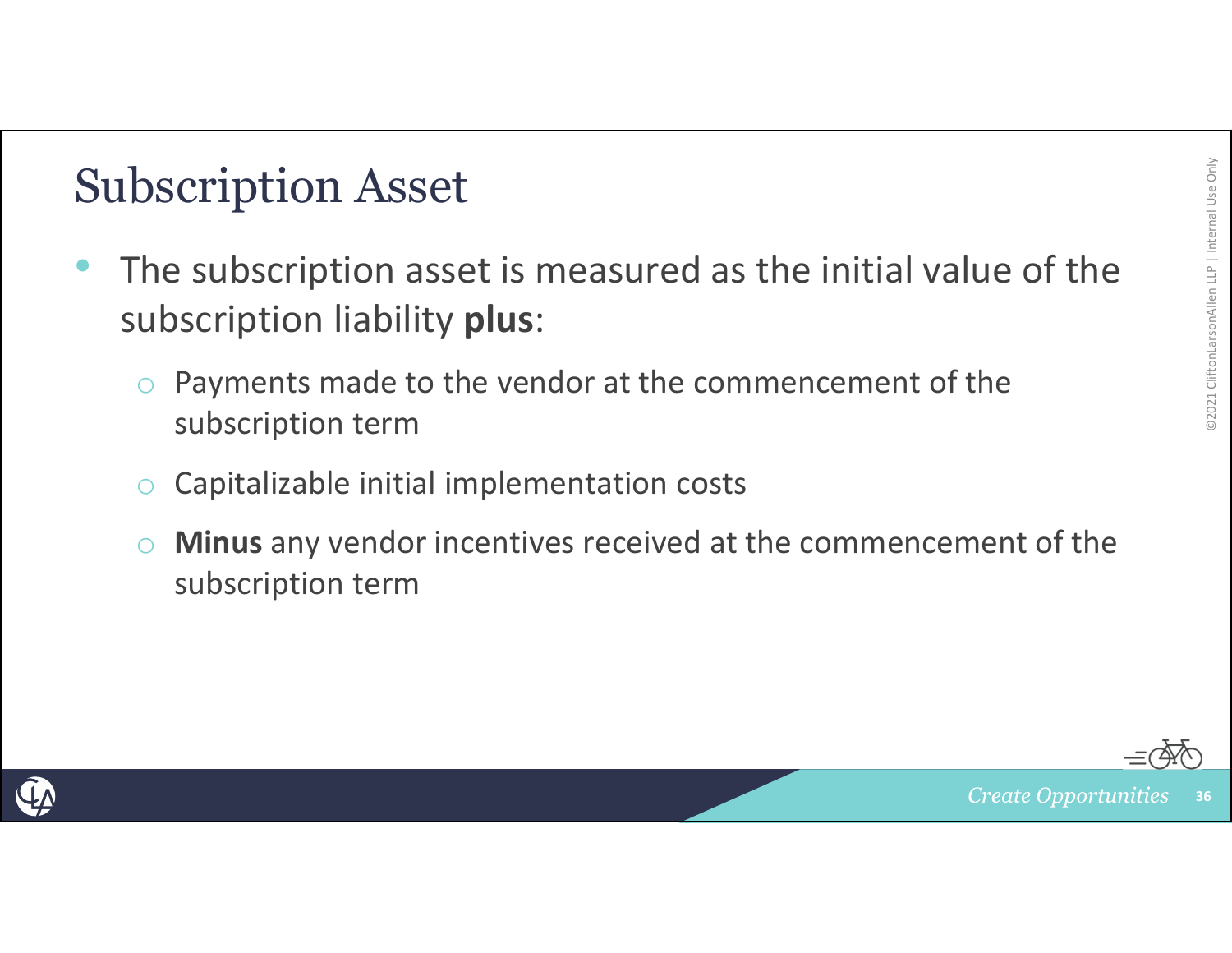- Internal Union Asset<br>
Internal Use of the subscription asset in a<br>
Internal Use of the subscription asset in a systematic and rational manner over the shorter of the subscription term or the useful life of the underlying IT asset
- • Amortization of the subscription asset begins at the commencement of the subscription term, and is reported as an outflow of resources by the governmental entity



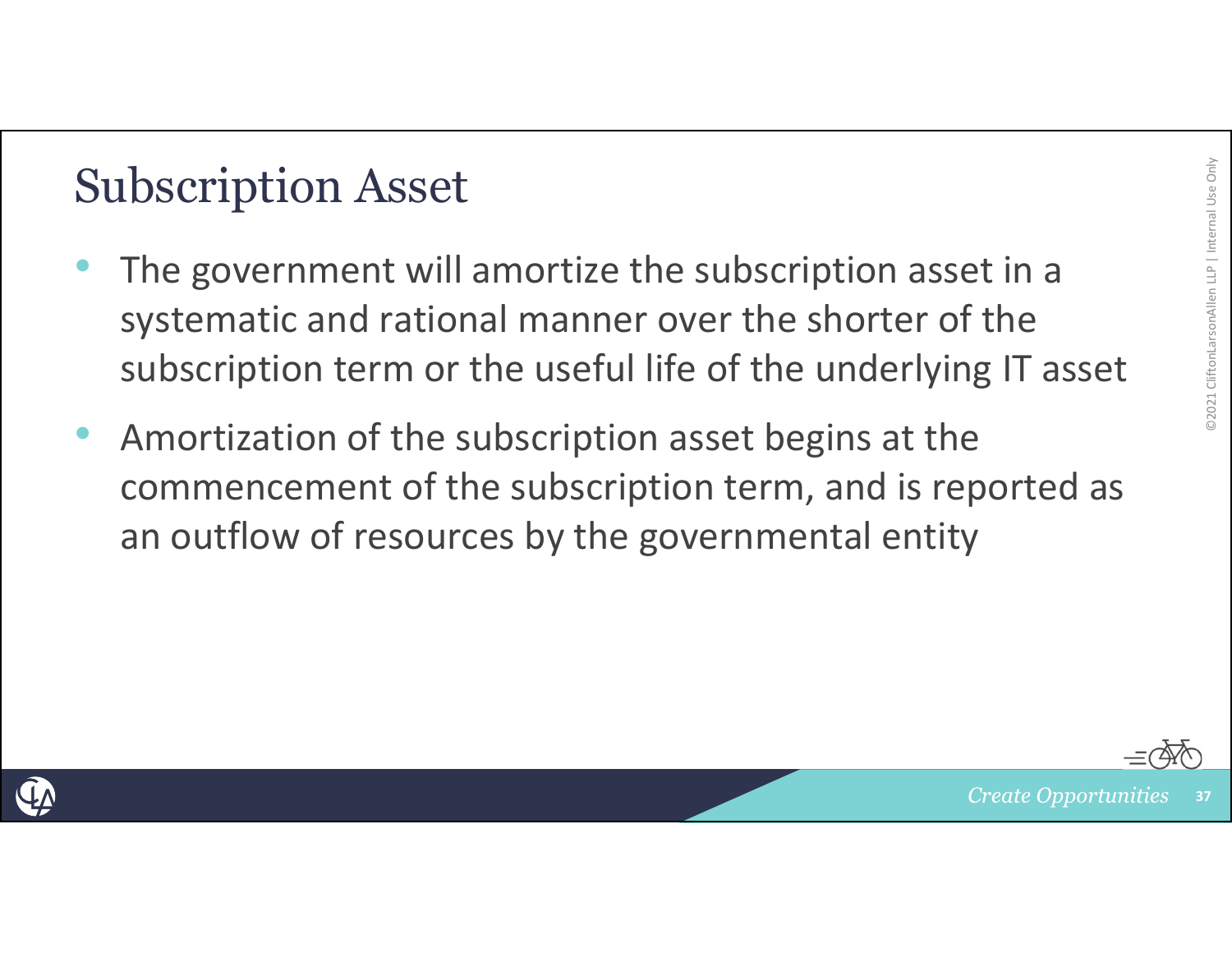- Other Potential Outlays<br>
 In addition to subscription payments, there can be cash<br>
outlays for other activities associated with SBITAs. The type<br>
and timing of the activity dictates the accounting treatment of<br>
these cash •• In addition to subscription payments, there can be cash outlays for other activities associated with SBITAs. The type and timing of the activity dictates the accounting treatment of these cash outlays. Other activities associated with SBITAs are grouped into three stages:
	- 1.Preliminary Project State
	- 2.Initial Implementation Stage
	- 3.Operation and Additional Implementation Stage



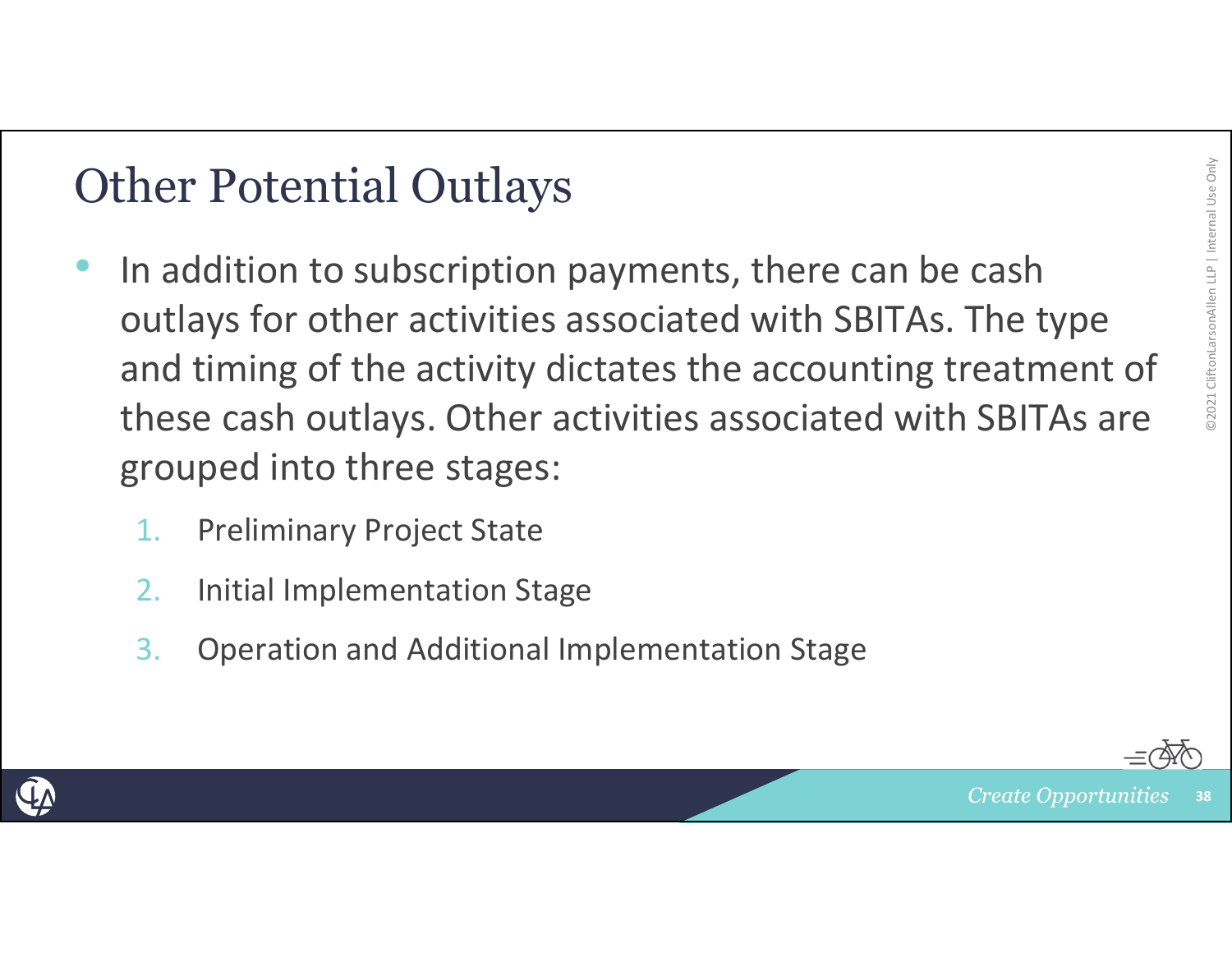- Disclosures General description of the government's SBITAs including the basis, terms, and conditions of any variable payments not included in the measurement of the subscription liability
- • Total amount of subscription assets and related accumulated amortization reported on <sup>a</sup> separate line item from other capital assets
- • The maturity of the subscription liability separated into principal and interest for each of the five years subsequent to the reporting period and in five‐year increments for the remaining term of the SBITA





**39**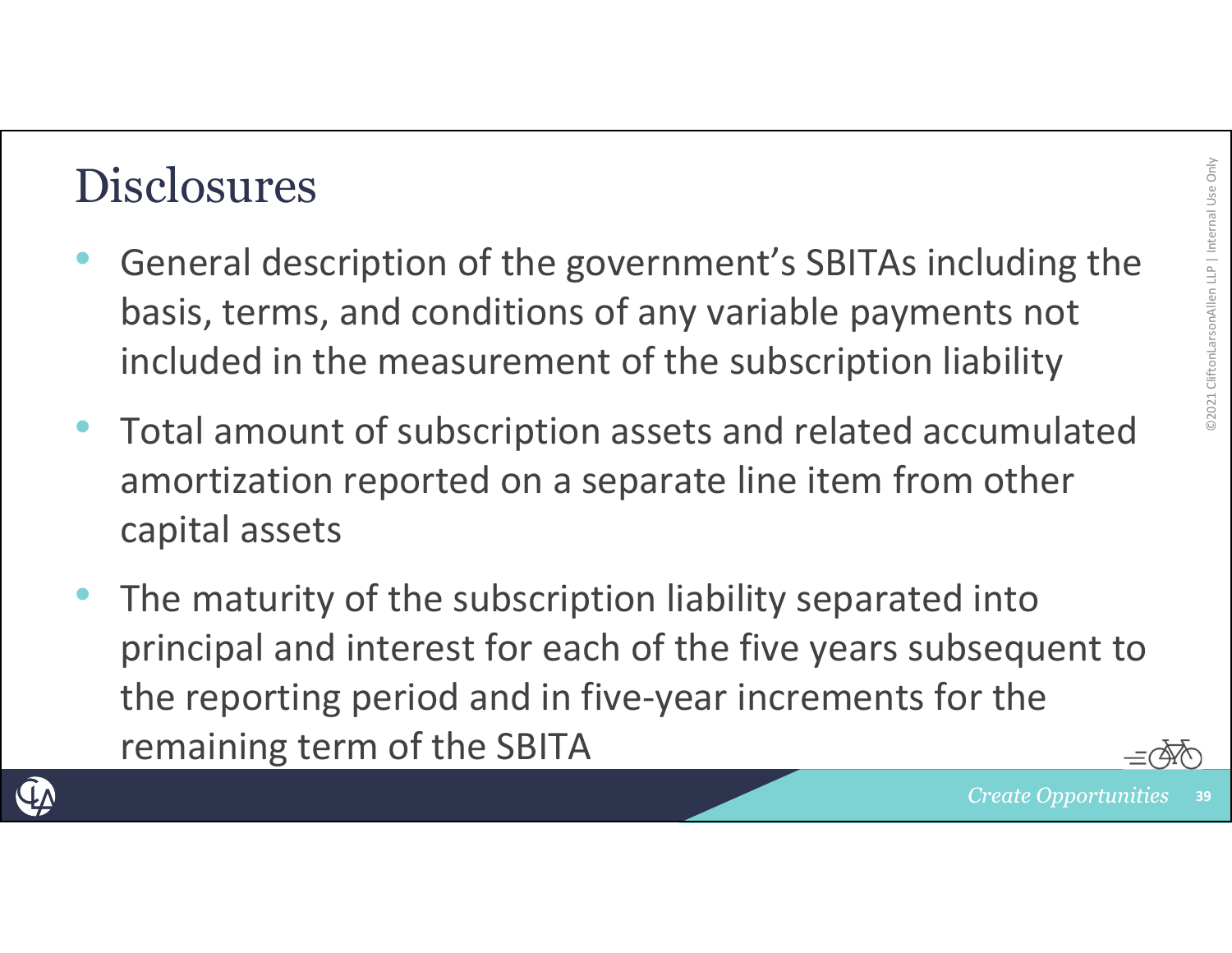- **Disclosures**<br>• The amount of outflows of resources recognized in the  $\frac{1}{2}$ current period for:
	- o Variable payments not included in the measurement of the subscription liability
	- $\circ$  Any other payments (ex. Penalties) not included in the measurement of the subscription liability
- • Any SBITA commitments not yet reported as <sup>a</sup> subscription liability on the statement of net position (ex. Prior to the commencement of the subscription term)
- •Any impairment loss and the applicable adjustment



**40**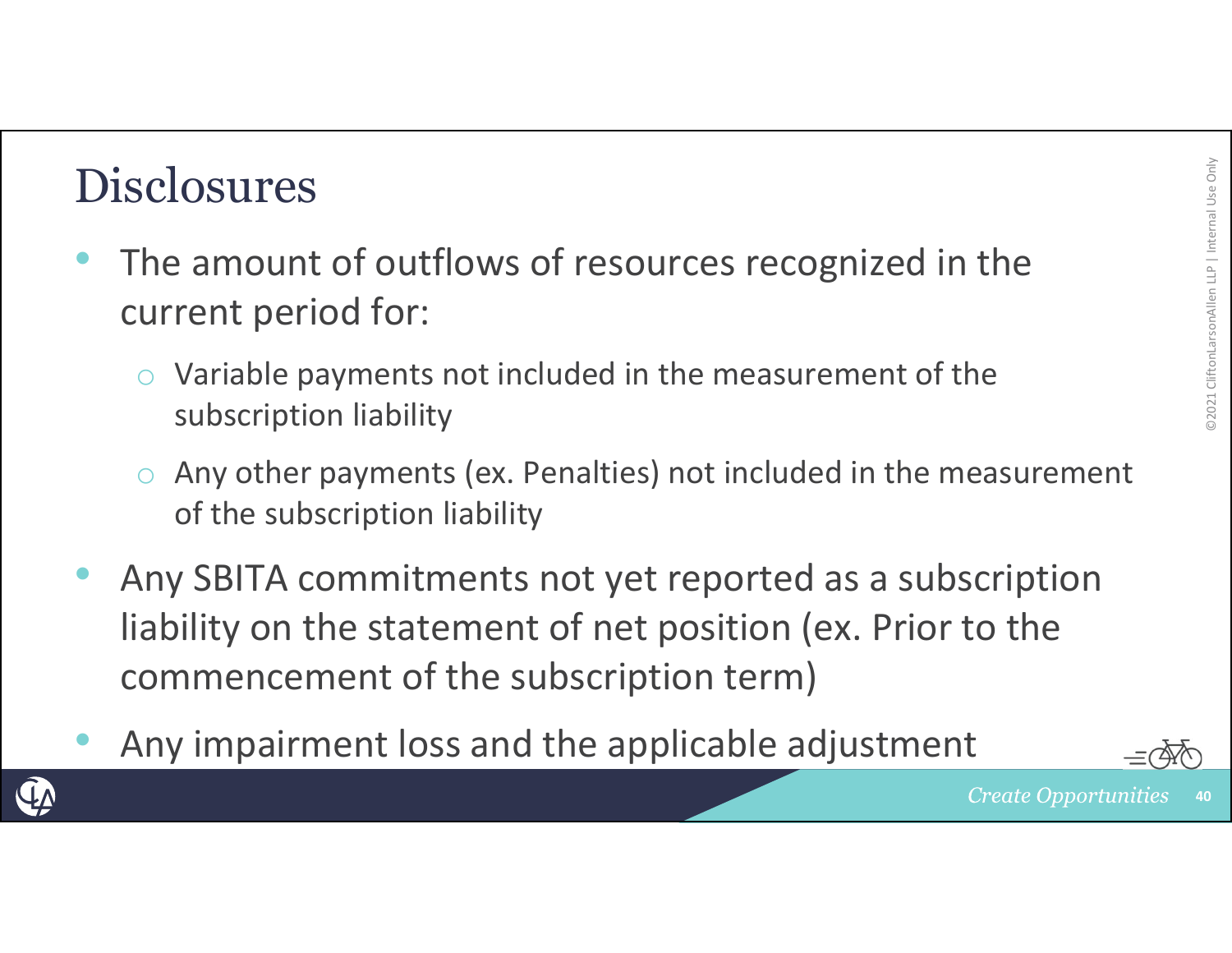- **Example Case Facts<br>• Below are additional details of the Mountain Town<br>
Government SBITA:<br>
Constant Date: July 1, 2022<br>
Constant Date: July 1, 2022** •**• Below are additional details of the Mountain Town** Government SBITA:
	- oSubscription Start Date: July 1, 2022
	- oSubscription End Date: June 30, 2024
	- $\bigcirc$ First Payment Date: July 1, 2022
	- $\bigcirc$ Payments: \$10,000 annually, paid in advance (on July 1st)
	- $\bigcap$ Discount Rate: 3%



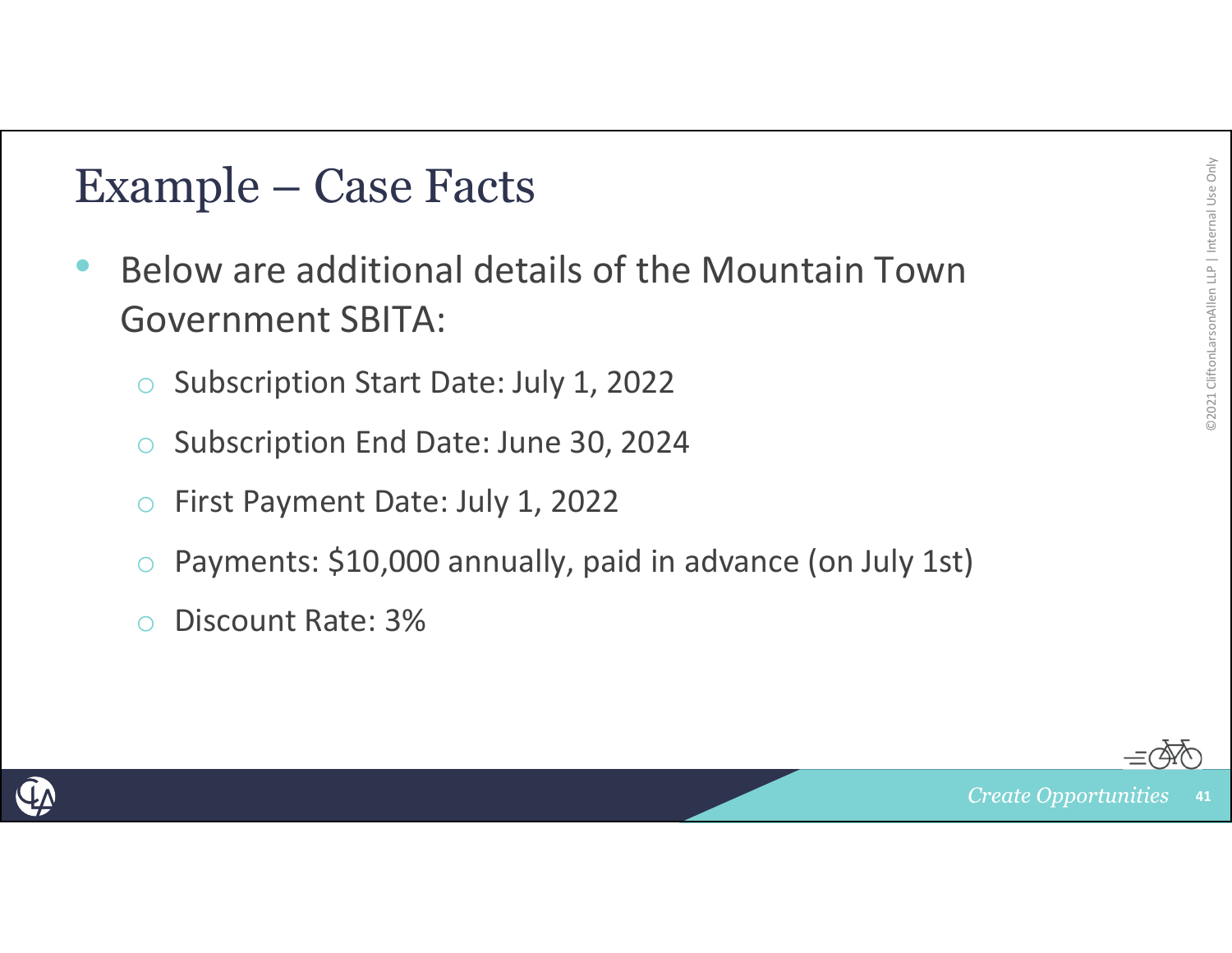- Example Stage Costs<br>
 In addition to the annual \$10,000 subscription payments, the<br>
Mountain Town Government also incurs additional costs<br>
during the following stages:<br>
Consultant to •• In addition to the annual \$10,000 subscription payments, the Mountain Town Government also incurs additional costs during the following stages:
	- o Preliminary project stage costs ‐ \$2,000 for outside consultant to assist with selection and evaluation of lease accounting software
	- o Initial implementation stage costs ‐ \$2,500 for data migration costs to the lease accounting software
	- o Operation and additional implementation stage costs ‐ \$1,500 for operational challenges requiring additional support services that did not add to the functionality of the lease accounting software



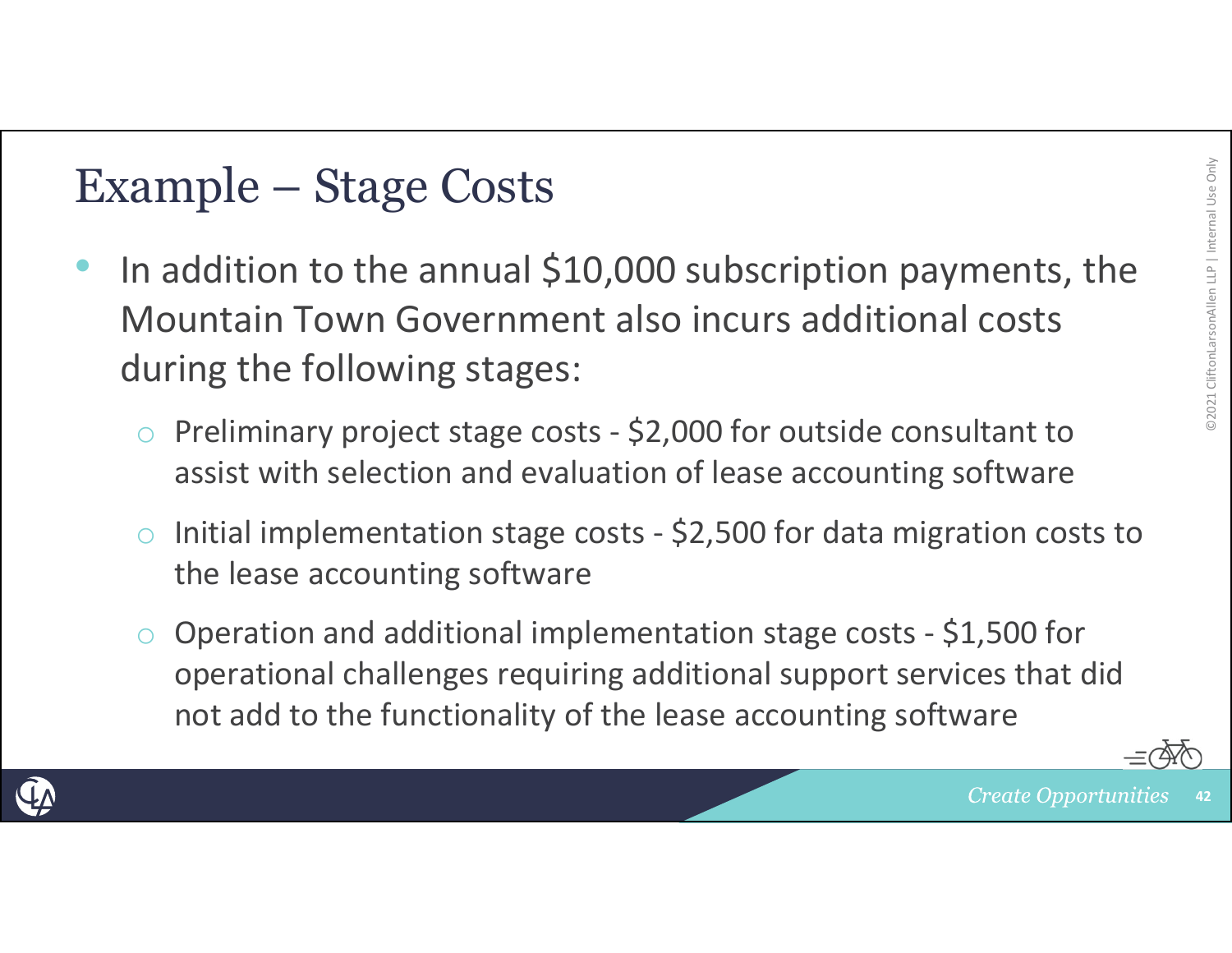# Example – Present Value Calculation<br>• \$10,000 annual subscription payments in advance<br>• 2 year (24 months) subscription term

- •\$10,000 annual subscription payments in advance
- •2 year (24 months) subscription term
- $\bullet$ • 3% borrowing rate
- •Subscription Liability:
- •• Present Value = \$19,708.74
- $\bullet$ •  $=PV(0.03, 2, -10000, 0, 1)$

| <b>PV</b>                     |             |          |                     |            |  |  |
|-------------------------------|-------------|----------|---------------------|------------|--|--|
|                               | Rate        | 0.03     | ±                   | $= 0.03$   |  |  |
|                               | <b>Nper</b> | 2        | ±                   | $= 2$      |  |  |
|                               | Pmt         | $-10000$ | 杢                   | $= -10000$ |  |  |
|                               | <b>Fv</b>   | 0        | 杢                   | $= 0$      |  |  |
|                               | <b>Type</b> | 1        | ÷                   | - 1<br>$=$ |  |  |
|                               |             |          | payments at 6% APR. |            |  |  |
|                               |             |          |                     |            |  |  |
| Formula result = $$19,708.74$ |             |          |                     |            |  |  |

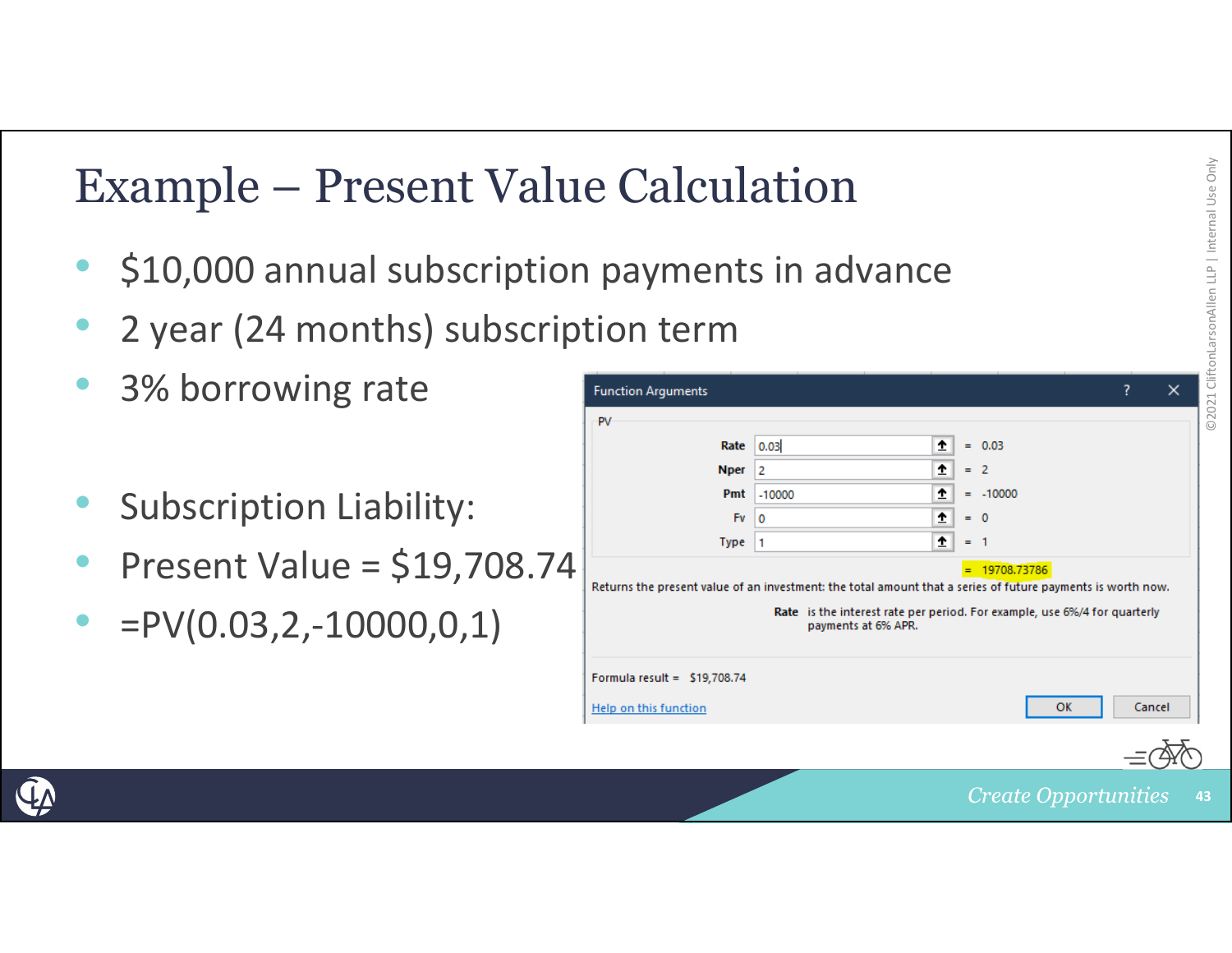- • $\cdot$  \$19,708.74 + \$2,500 = \$22,208.74
- Example Calculation of Subscription Asset<br>
 \$19,708.74 + \$2,500 = \$22,208.74<br>
 Subscription Liability + Initial Implementation Costs =<br>
Subscription Asset<br>
 Proliminary project stage, \$2,000 expensed as incurred •• Subscription Liability + Initial Implementation Costs = Subscription Asset
- • Preliminary project stage – \$2,000 expensed as incurred (these costs are always expensed as incurred)
- • Initial implementation stage – \$2,500 capitalized (these costs are typically capitalized as part of the subscription asset)
- • Operation and additional implementation state – \$1,500 expensed as incurred as it did not add value to the functionality or efficiency of the software



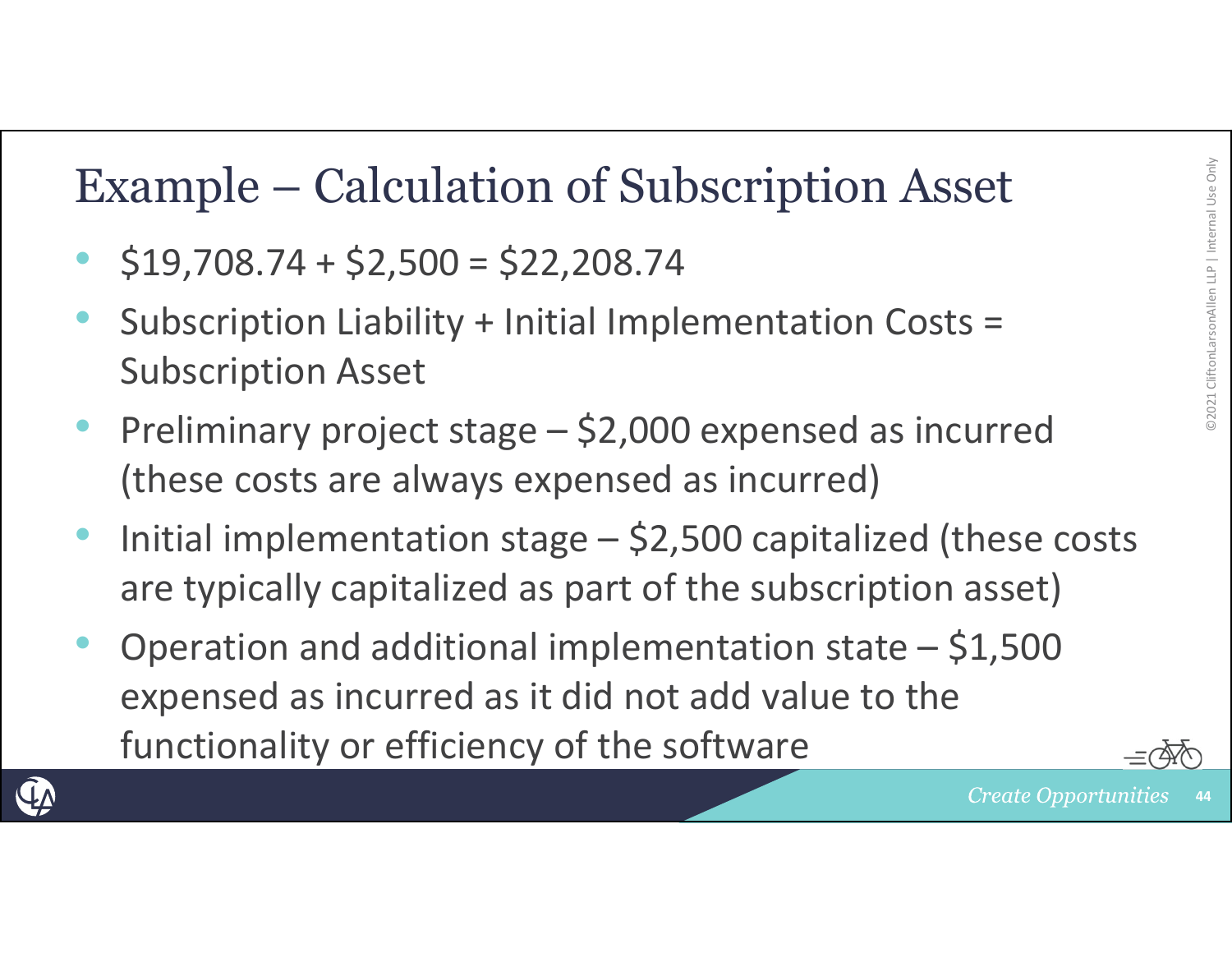| A1                             |                          | $\overline{\phantom{a}}$<br>$\times$<br>fx<br>÷<br>$=PV(0.03, 2, -10000, 0, 1)$<br>✓ |                  |                          |                  |                                   |                                            |                           |                              |                  |
|--------------------------------|--------------------------|--------------------------------------------------------------------------------------|------------------|--------------------------|------------------|-----------------------------------|--------------------------------------------|---------------------------|------------------------------|------------------|
|                                | A                        | B                                                                                    | c                | D                        | E.               | F.                                | G                                          | H                         |                              | J                |
| $\mathbf{1}$                   | \$19,708.74              |                                                                                      |                  |                          |                  |                                   |                                            |                           |                              |                  |
| $\overline{2}$                 |                          |                                                                                      |                  |                          |                  |                                   | <b>GABS 96 SBITA Amortization Schedule</b> |                           |                              |                  |
|                                |                          |                                                                                      | Interest         | Liability                | Accrued          | Cumulative<br>Accrued<br>Interest |                                            | Subscription Amortization | Net<br>Subscription<br>Asset | Accumulative     |
| $\overline{\mathbf{3}}$        | Period                   | Cash                                                                                 | Expense          | Reduction                | Interest         | Liability                         | Liability                                  | Expense                   | <b>Balance</b>               | Amortization     |
| $\overline{4}$                 | <b>Beginning Balance</b> |                                                                                      |                  |                          |                  |                                   | \$19,709                                   |                           | \$22,209                     |                  |
| $\overline{\mathbf{5}}$        | <b>Jul-22</b>            | 10,000                                                                               | $\sim$           | 10,000                   | $\sim$           | $\sim$                            | 9,709                                      | 925                       | 21,283                       | 925              |
| $\overline{6}$                 | Aug-22                   | $\sim$                                                                               | 24               | ٠                        | 24               | 24                                | 9,709                                      | 925                       | 20,358                       | 1,851            |
| $\overline{7}$                 | Sep-22                   | $\sim$                                                                               | 24               | $\sim$                   | 24               | 49                                | 9,709                                      | 925                       | 19,433                       | 2,776            |
| $\overline{\mathbf{g}}$        | Oct-22                   | $\Delta \phi$                                                                        | 24               | $\sim$                   | 24               | 73                                | 9,709                                      | 925                       | 18,507                       | 3,701            |
| $\overline{9}$                 | <b>Nov-22</b>            | $\sim$                                                                               | 24               | $\sim$                   | 24               | 97                                | 9,709                                      | 925                       | 17,582                       | 4,627            |
| $\overline{10}$                | <b>Dec-22</b>            | $\sim$                                                                               | 24               | $\sim$                   | 24               | 121                               | 9,709                                      | 925                       | 16,657                       | 5,552            |
| $\overline{11}$                | <b>Jan-23</b>            | $\sim$                                                                               | 24               | $\sim$                   | 24               | 146                               | 9,709                                      | 925                       | 15,731                       | 6,478            |
| $\frac{12}{13}$                | Feb-23                   | $\sim$                                                                               | 24               | $\sim$                   | 24               | 170                               | 9,709                                      | 925                       | 14,806                       | 7,403            |
|                                | Mar-23                   | $\sim$                                                                               | 24               | <b>COL</b>               | 24               | 194                               | 9,709                                      | 925                       | 13,880                       | 8,328            |
| $\overline{14}$                | Apr-23                   | $\sim$                                                                               | 24               | $\sim$                   | 24               | 218                               | 9,709                                      | 925                       | 12,955                       | 9,254            |
| 15<br>16                       | $May-23$                 | $\sim$                                                                               | 24               | $\sim$                   | 24               | 243                               | 9.709                                      | 925                       | 12,030                       | 10,179           |
| 17                             | <b>Jun-23</b>            | $\sim$                                                                               | 24               | $\sim$                   | 24               | 267                               | 9,709                                      | 925                       | 11,104                       | 11,104           |
| 18                             | <b>Jul-23</b>            | 10,000                                                                               | 24               | 9,709                    | (267)            | $\sim$                            | $\sim$                                     | 925                       | 10,179                       | 12,030           |
| 19                             | Aug-23                   | $\sim$<br>$\Delta \phi$                                                              | $\sim$           | ÷                        | $\sim$<br>$\sim$ | $\sim$                            | $\sim$                                     | 925                       | 9,254                        | 12,955           |
| $\overline{20}$                | Sep-23<br>Oct-23         | $\sim$                                                                               | $\sim$<br>$\sim$ | $\sim$<br>$\sim$         | a.               | $\sim$<br>$\sim$                  | $\sim$<br>$\sim$                           | 925<br>925                | 8,328<br>7,403               | 13,880<br>14,806 |
| 21                             | <b>Nov-23</b>            | $\sim$                                                                               | $\sim$           | $\sim$                   | $\sim$           | $\sim$                            | $\sim$                                     | 925                       | 6,478                        | 15,731           |
| $\overline{22}$                | Dec-23                   | $\sim$                                                                               | ÷.               | ÷                        | $\sim$           | ÷.                                | $\sim$                                     | 925                       | 5,552                        | 16,657           |
| 23                             | <b>Jan-24</b>            | $\sim$                                                                               | $\sim$           | $\sim$                   | $\sim$           | $\sim$                            | $\sim$                                     | 925                       | 4,627                        | 17,582           |
|                                | Feb-24                   | $\sim$                                                                               | $\sim$           | $\sim$                   | $\sim$           | $\sim$                            | $\sim$                                     | 925                       | 3,701                        | 18,507           |
|                                | Mar-24                   | $\sim$                                                                               | $\sim$           | $\overline{\phantom{a}}$ | $\sim$           | $\sim$                            | $\sim$                                     | 925                       | 2,776                        | 19,433           |
| $\frac{1}{24}$ $\frac{25}{26}$ | Apr-24                   | $\sim$                                                                               | $\sim$           | $\sim$                   | $\sim$           | $\sim$                            | $\sim$                                     | 925                       | 1,851                        | 20,358           |
| $\overline{27}$                | $May-24$                 | $\sim$                                                                               | $\sim$           | $\sim$                   | $\sim$           | $\sim$                            | <b>A</b>                                   | 925                       | 925                          | 21,283           |
| 28                             | <b>Jun-24</b>            | $\sim$                                                                               | $\sim$           | $\sim$                   | $\sim$           | $\sim$                            | $\sim$                                     | 925                       | $\sim$                       | 22,209           |



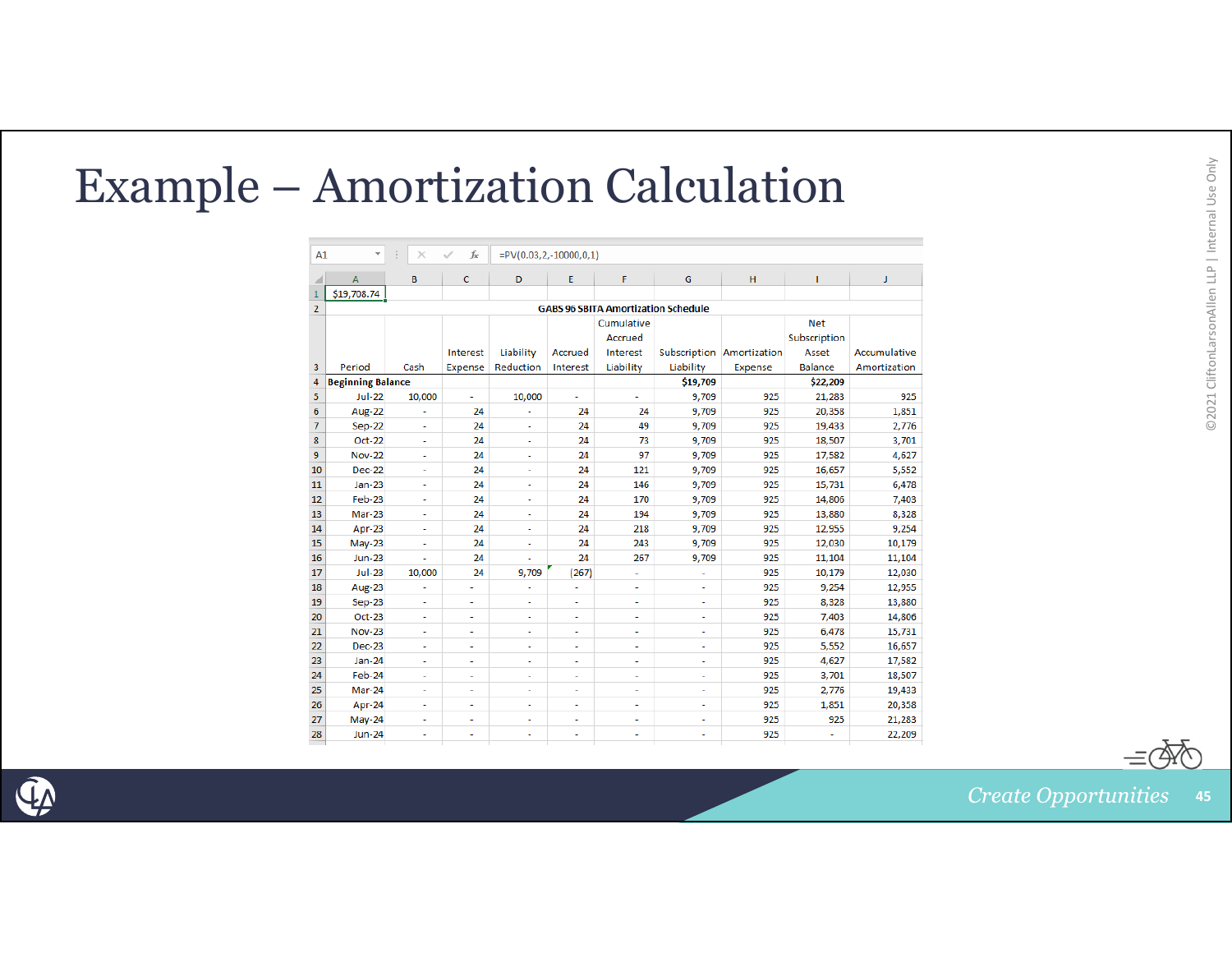Example – Journal Entries<br>
• On July 1, 2022, the JE is made to record the subscription<br>
asset and liability:<br>
<u>Account</u> Debit Credit<br>
Gross Subscription Asset 22,209 • On July 1, 2022, the JE is made to record the subscription asset and liability:

| <b>Account</b>                          | <b>Debit</b> | <b>Credit</b> |
|-----------------------------------------|--------------|---------------|
| <b>Gross Subscription Asset</b>         | 22,209       |               |
| <b>Subscription Liability</b>           |              | 19,709        |
| Cash (for initial implementation costs) |              | 2,500         |

*To record initial subscription asset and liability as well as payment of implementation costs.*

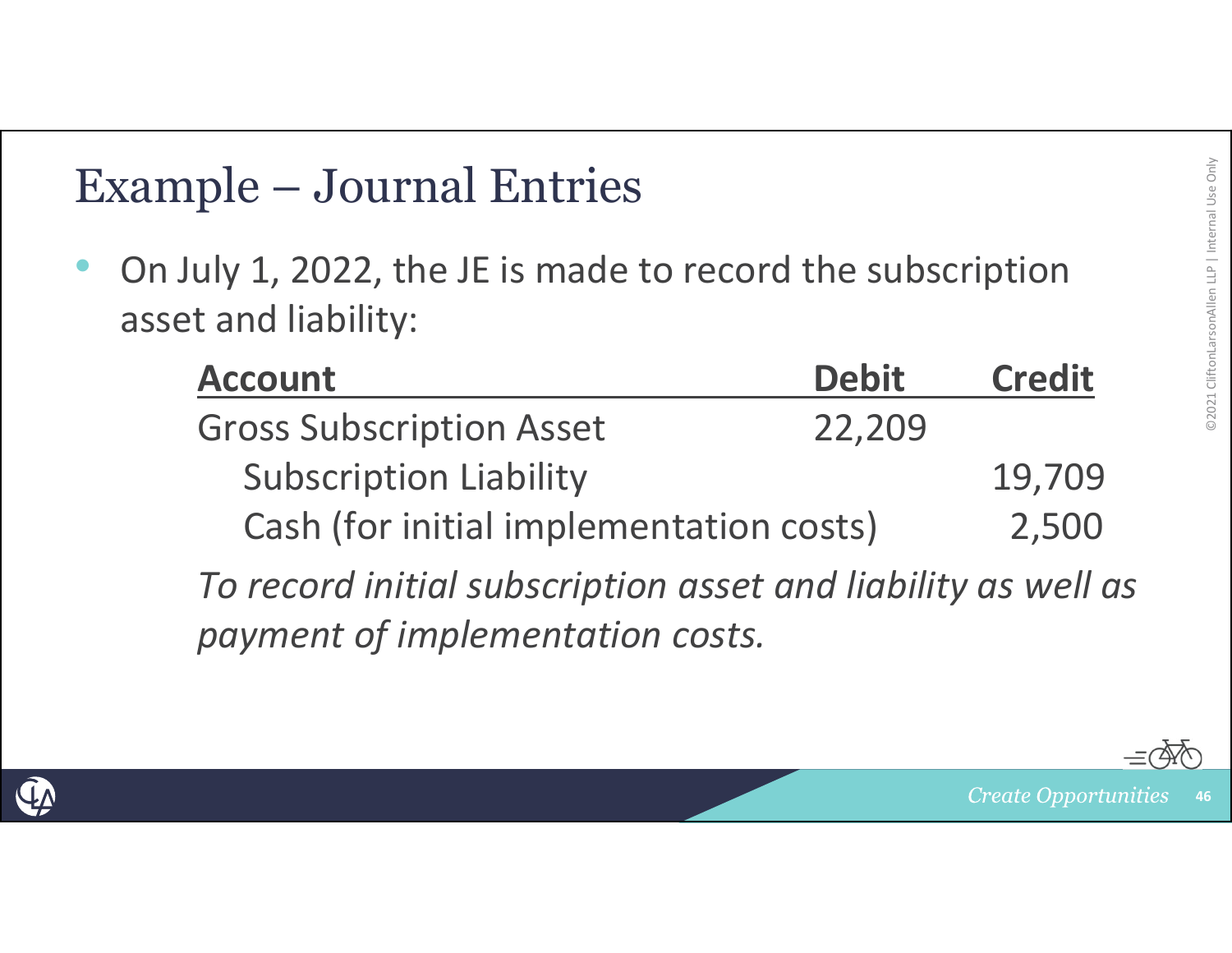Example – Journal Entries<br>
• In July 2022, the JE is made to recognize the activity<br>
throughout the month:<br> **Account**<br> **Amerization Expense** •• In July 2022, the JE is made to recognize the activity throughout the month:

| <b>Account</b>                            | <b>Debit</b> | <b>Credit</b> |
|-------------------------------------------|--------------|---------------|
| <b>Amortization Expense</b>               | 925          |               |
| <b>Subscription Liability (reduction)</b> | 10,000       |               |
| <b>Accumulated Amortization</b>           |              | 925           |
| Cash (for subscription payment)           |              | 10,000        |

*To record the initial subscription payment and recognize activity for the month of July 2022.*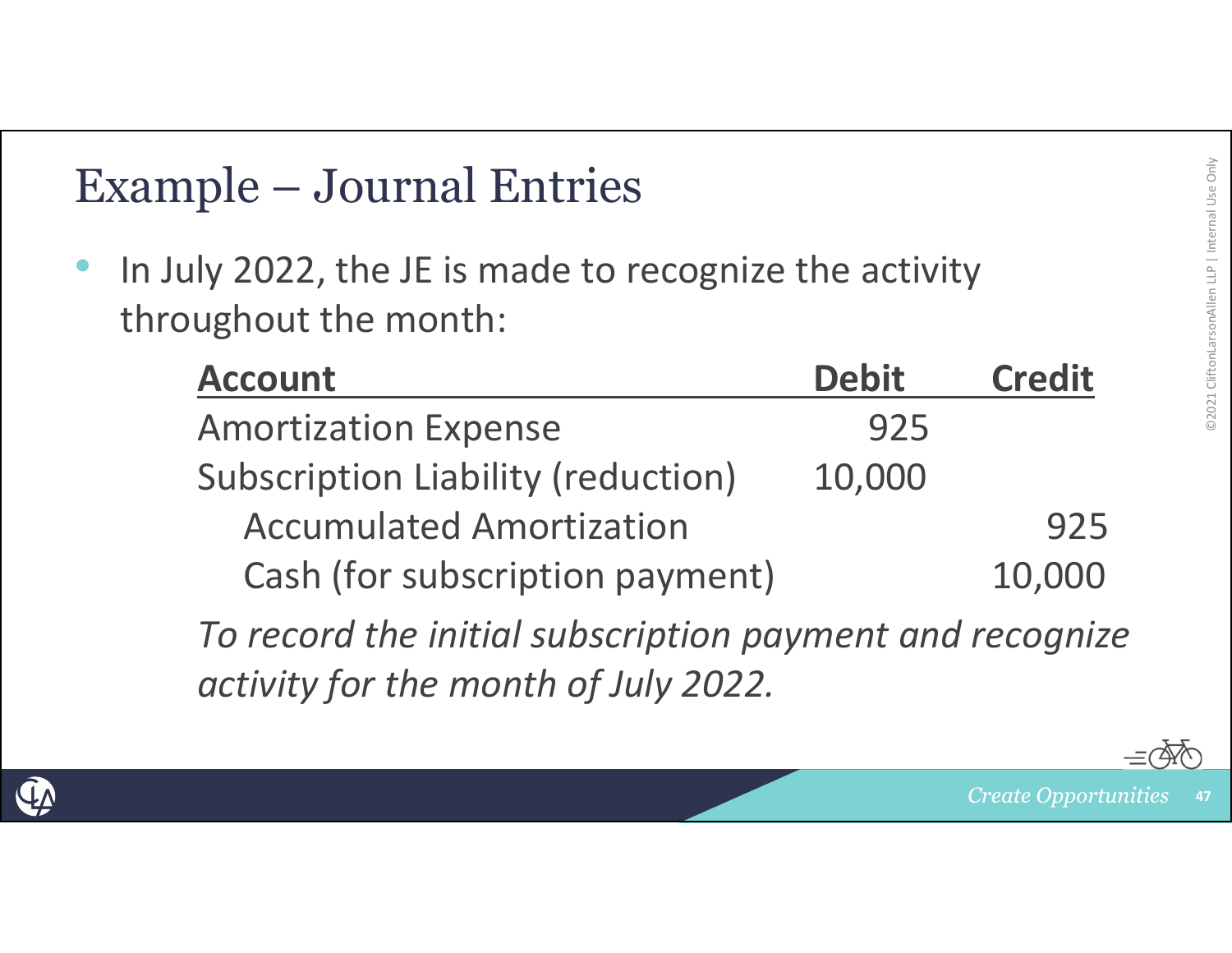Example – Journal Entries<br>
• In the next month, August 2022, the following JE is recorded,<br>
despite the government not making a cash payment:<br> **Account**<br> **Amerization Expense** •• In the next month, August 2022, the following JE is recorded, despite the government not making a cash payment:

| <b>Account</b>                                                                            | <b>Debit</b> | <b>Credit</b> |
|-------------------------------------------------------------------------------------------|--------------|---------------|
| <b>Amortization Expense</b>                                                               | 925          |               |
| <b>Interest Expense</b>                                                                   | 24           |               |
| <b>Accrued Interest Liability</b>                                                         |              | 24            |
| <b>Accumulated Amortization</b>                                                           |              | 925           |
| $T_{\alpha}$ uses useful the same outlined is a set the special continuation special sup- |              |               |

*To record the amortization of the subscription asset and liability in August.*

•• The entry would continue monthly through subscription term.

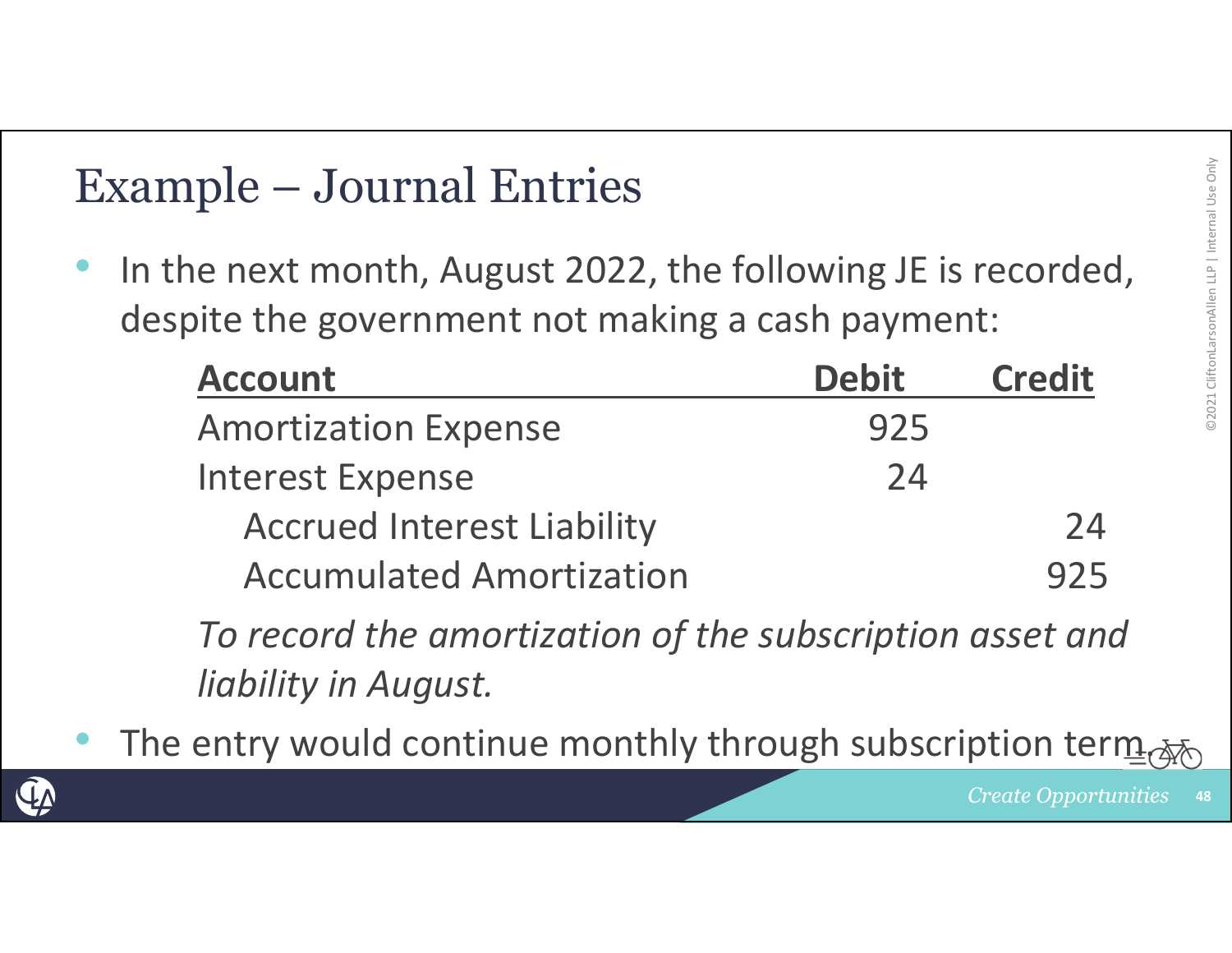| In July 2023, the JE is made to recognize the payment:                                         |              |               |
|------------------------------------------------------------------------------------------------|--------------|---------------|
| <b>Account</b>                                                                                 | <b>Debit</b> | <b>Credit</b> |
| <b>Amortization Expense</b>                                                                    | 925          |               |
| <b>Subscription Liability (reduction)</b>                                                      | 9,709        |               |
| <b>Accrued Interest Liability</b>                                                              | 267          |               |
| <b>Interest Expense</b>                                                                        | 24           |               |
| <b>Accumulated Amortization</b>                                                                |              | 925           |
| Cash (for subscription payment)                                                                |              | 10,000        |
| To record the final subscription payment and recognize<br>activity for the month of July 2023. |              |               |

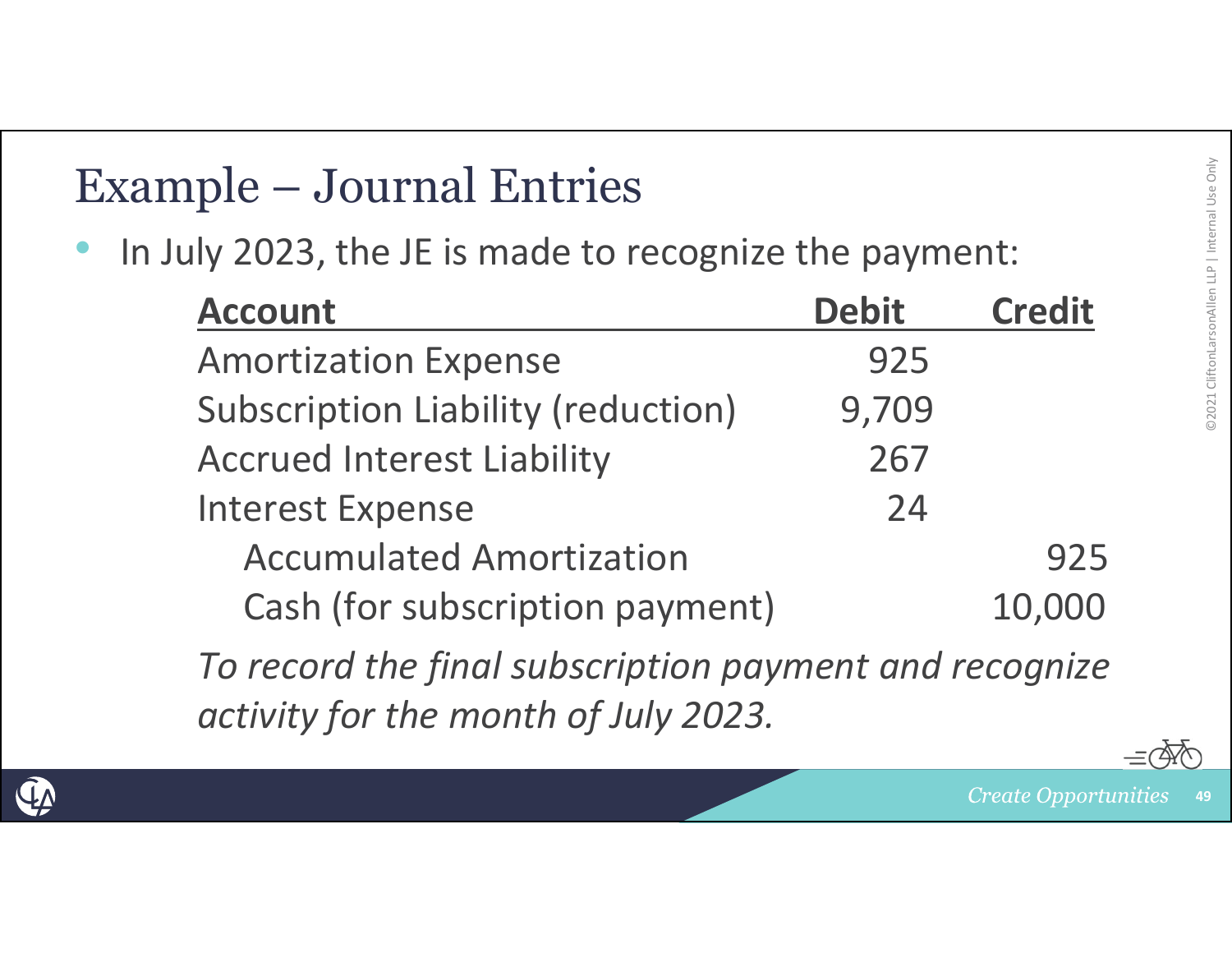- GASB 96 Conclusion<br>• Effective for fiscal years beginning after June 15, 2022 •Effective for fiscal years beginning after June 15, 2022
- • Subscription‐Based Information Technology Arrangements (SBITA) – defined as <sup>a</sup> contract that conveys control of the right to use another party's IT software for <sup>a</sup> specified period of time
- •● SBITA is accounted for as a right-to-use subscription asset and a corresponding subscription liability
- •GASB 96 is very similar in concept to GASB 87 for leases
- • Impacts governmental activities by requiring <sup>a</sup> subscription asset and liability on statement of net position
- •Additional disclosures required



**50**